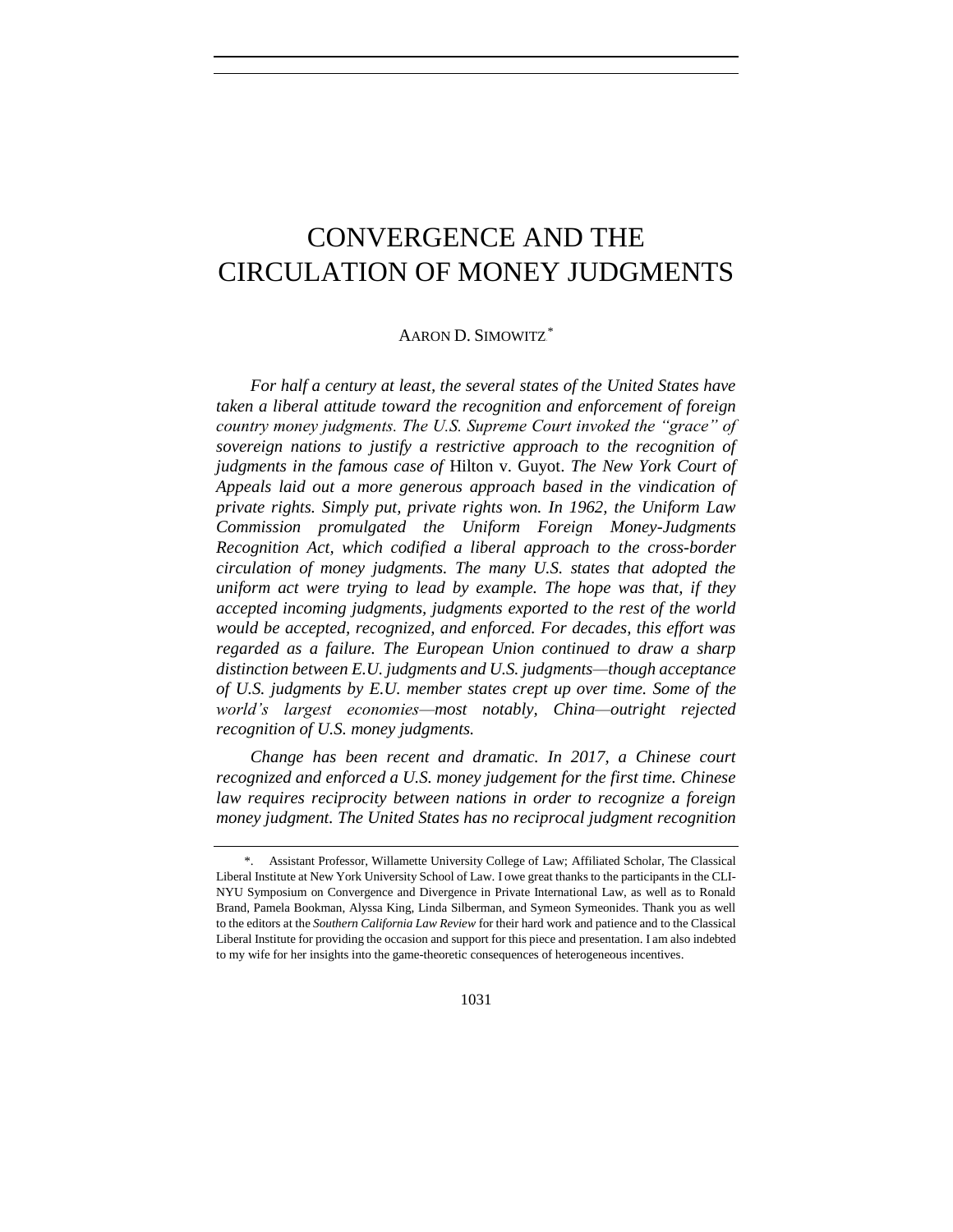*treaty with any country. A U.S. district court recognized and enforced a Chinese judgment in 2009. This "reciprocity in fact" was sufficient for a Chinese court. A few months later, China announced that it would sign The Hague Convention on Choice of Court Agreements ("COCA"), obligating Chinese courts to recognize and enforce judgments rendered under a choice of court clause selecting the courts of any contracting state. The COCA has already entered into force between the European Union, Mexico, and Singapore. The United States has signed, but not ratified, the agreement. Meanwhile, The Hague Judgments Project gathers steam to require the free circulation of judgments arising in all but a few contexts. The drivers of this apparent convergence are obscure and likely diverse. This Article will analyze the causes of this recent, dramatic shift and will attempt to assess the likelihood of further convergence.*

## INTRODUCTION

The recognition of foreign judgments goes back at least as far as the sixteenth century, in the English courts of admiralty.<sup>1</sup> It was addressed by the 1774 Massachusetts Bay Act, the Articles of Confederation, the United States Constitution, and the First Congress.<sup>2</sup> The drafters of the U.S. Constitution and the creators of the European Union recognized the circulation of judgments as a key component of an integrated economic system.<sup>3</sup>

<span id="page-1-0"></span>It is no exaggeration to say the circulation of judgments has been improving for at least five centuries. But the second half of the twentieth century was something of a pause. As judgments circulated ever more freely within economic units, like the United States or the European Union, recognition across countries stalled. Many courts of E.U. member states

<sup>1.</sup> David E. Engdahl, *The Classic Rule of Faith and Credit*, 118 YALE L.J. 1584, 1597 (2009) (footnote omitted) ("As early as 1536, there was a case for 'execution of sentence of French Court.'").

<sup>2.</sup> *See generally id*. (describing the historical underpinnings of the Full Faith and Credit Clause through a discussion of these legal regimes).

<sup>3.</sup> *See, e.g.*, Ronald A. Brand, *Recognition of Foreign Judgments as a Trade Law Issue: The Economics of Private International Law*, *in* ECONOMIC DIMENSIONS IN INTERNATIONAL LAW 592, 640 (Jagdeep S. Bhandari & Alan O. Sykes eds., 1998) ("Economic theory demonstrates the the free movement of judgments is an essential element of a liberal trading system."); Antonio F. Perez, *Consumer Protection in the Americas: A Second Wave of American Revolutions?*, 5 U. ST. THOMAS L.J. 698, 713 (2008) ("The greatest free trade areas in modern history, the United States and the European Union (EU), both have included recognition and enforcement of member-state judgments in the genome of their political economy."); Jeffrey Wald, *A Clash of Two Courts:* Baker*, Full Faith and Credit, and Montana's Refusal to Recognize A North Dakota Declaratory Judgment*, 89 N.D. L. REV. 143, 143 (2013) ("The Full Faith and Credit Clause of the United States Constitution is one of the most important, but least understood, constitutional clauses.").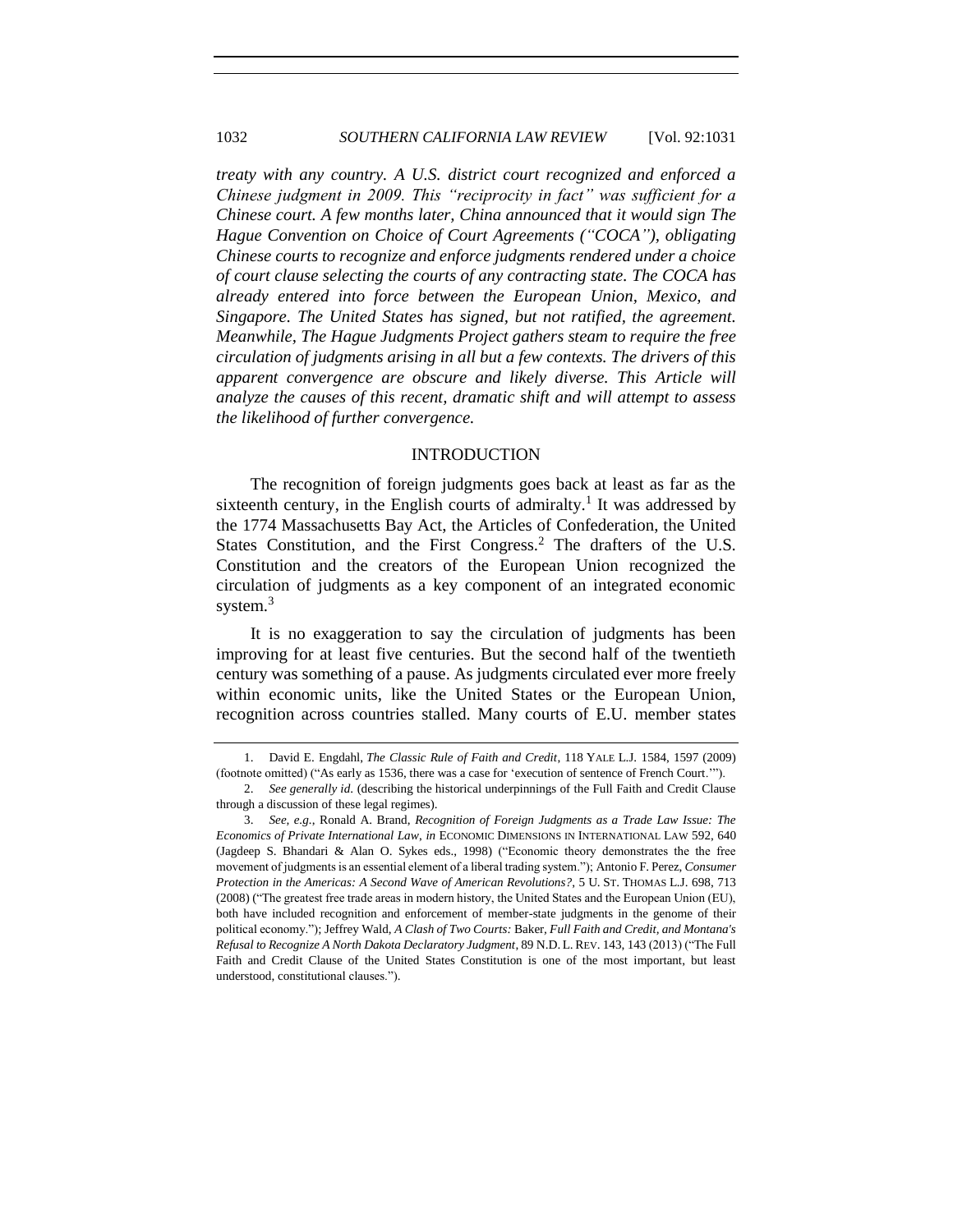remained skeptical of U.S. judgments. The courts of the People's Republic of China did not recognize a single U.S. money judgment. Indeed, this reluctance contributed to the rise of international commercial arbitration.

The Chinese approach changed dramatically in the summer of 2017. For the first time, a Chinese court recognized a U.S. commercial money judgment. Chinese law requires reciprocity: a creditor seeking recognition of a foreign money judgment in China must demonstrate that the courts of the country that rendered the judgment would recognize and enforce Chinese judgments. Previous courts had required such reciprocity to be established by treaty. In the case *Liu Li v. Tao Li and Tong Wu*, the Intermediate People's Court of Wuhan City dispensed with this requirement, instead turning to the concept of "de facto reciprocity," which it held was satisfied with regard to U.S. courts.<sup>4</sup>

The Chinese government followed this development quickly with an announcement that China would sign the fledgling Hague Convention on Choice of Court Agreements ("COCA"). The COCA came out of the ashes of the attempted Convention of Jurisdiction and Recognition of Judgments. In light of the failure of that ambitious project, the drafters prepared a more limited treaty that applied only to agreements to resolve commercial disputes in a particular national forum and, crucially, obligated signatory states to recognize judgments arising from those proceedings. At the time of the announcement, only the European Union and Mexico had permitted the treaty to enter into force. The United States had signed the treaty but refused to ratify it. Since then, the list of COCA countries has continued to grow.

China has decisively opened its courts to foreign judgments at the same time the Xi government has dramatically closed other economic doors. For example, the Xi government has imposed Maoist-era currency controls—an act of profound economic self-sabotage, in the view of most observers.<sup>5</sup> China has asserted aggressive claims to monetary,<sup>6</sup> informational,<sup>7</sup> and

<sup>4.</sup> Liú lì sù táolǐ hé wú tóng (刘莉诉桃李和吴彤) [Liu Li v. Tao Li & Tong Wu], Yue Wuhan Zhong Min Shang Wai Chu Zi No. 00026 (Interm. People's Ct. of Wuhan City, Hubei Province June 30, 2017) (China).

<sup>5.</sup> *See* Tom Mitchell & Gabriel Wildau, *China's State Council Puts Seal on Capital Controls*, FIN. TIMES (Aug. 18, 2017), https://www.ft.com/content/3a638d1c-8405-11e7-a4ce-15b2513cb3ff.

<sup>6.</sup> *See* Katharina Pistor, *From Territorial to Monetary Sovereignty*, 18 THEORETICAL INQUIRIES L. 491, 493 (2017) (arguing that "if the question of sovereignty was tied not to effective control over territory and people but to effective control over money," then the "only states that may be deemed sovereign in monetary terms are the United States, the United Kingdom, Canada, Japan, Switzerland, Australia, and the People's Republic of China").

<sup>7.</sup> *See* RADIM POLC̆Á K & DAN JERKER B. SVANTESSON, INFORMATION SOVEREIGNTY: DATA PRIVACY, SOVEREIGN POWERS AND THE RULE OF LAW 2 (2017); Philip Chwee, Note, *Bringing in a New Scale: Proposing A Global Metric of Internet Censorship*, 38 FORDHAM INT'L L.J. 825, 862–63 (2015)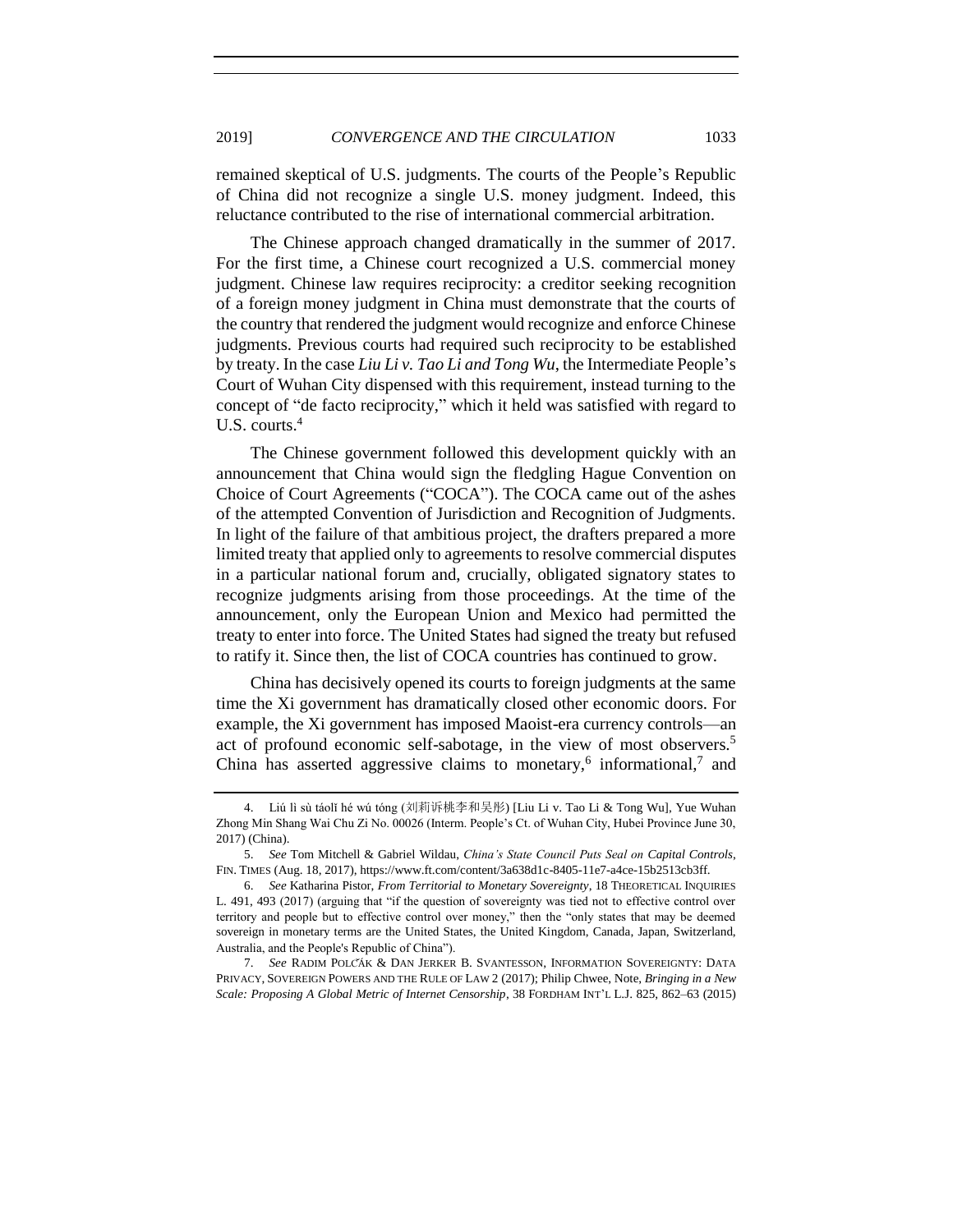<span id="page-3-2"></span>territorial sovereignty.<sup>8</sup> And yet it seems eager to cede 'decisional sovereignty' to foreign courts. Following these developments, scholars of international law queried whether China was pursuing an agenda of economic integration or economic power. The answer, naturally, is yes.

It is not yet clear whether we are entering a new era in the convergence of recognition of foreign judgments, in which national court judgments will resume their long march towards greater circulation among (and not merely within) economic units. It is far from clear whether China's about-face will be lasting. The future of the COCA—and of the more ambitious Hague Judgments Project—remains uncertain. And not least of all, the consequences of the long-running inability of the United States to implement the COCA remain unclear.

This Article discusses the recent shift in China's approach. It then proceeds to assess the forces that have lately led to greater convergence in the circulation of national court judgments.

#### I. FOREIGN MONEY JUDGMENTS IN CHINESE COURTS

The *Liu* decision alone would have been noteworthy, but probably not enough to significantly change the expectations for transnational dispute resolution involving China. The *Liu* decision coupled with China's move to join the COCA, however, indicated a dramatic shift in the recognition and enforcement of foreign judgments in China.

## <span id="page-3-1"></span><span id="page-3-0"></span>A.THE OLD APPROACH: RECIPROCITY BY TREATY

The relevant Chinese law sets out "three channels"<sup>9</sup> for recognition and enforcement of foreign money judgments—applicable domestic statutes, bilateral judgment recognition and enforcement treaties, and international conventions on circulation of judgments. Until recently, the third category was a null set. China has quite a few bilateral judgment treaties, but none with its largest trading partners, including the United States.<sup>10</sup> With the

<sup>(&</sup>quot;[M]aintaining national security and social stability are some of the PRC's utmost important objectives. By regulating the Internet from the ground up, the PRC is able to control the data that enters and leaves its borders . . . while maintaining compliance from its end-user citizens with their broad censorship laws." (footnotes omitted)).

<sup>8.</sup> *See* David Tweed, *China's Territorial Disputes*, BLOOMBERG (Oct. 3, 2018), https://www. bloomberg.com/quicktake/territorial-disputes.

<sup>9.</sup> Wenliang Zhang, *Sino–Foreign Recognition and Enforcement of Judgments: A Promising "Follow-Suit" Model?*, 16 CHINESE J. INT'L L. 515, 518 (2017).

<sup>10.</sup> King Fung Tsang, *Chinese Bilateral Judgment Enforcement Treaties*, 40 LOY. L.A. INT'L & COMP. L. REV. 1, 5–6 (2017) ("Although it is true that China has never entered into bilateral enforcement treaties with her largest trading partners, it does not necessarily mean that the countries with which she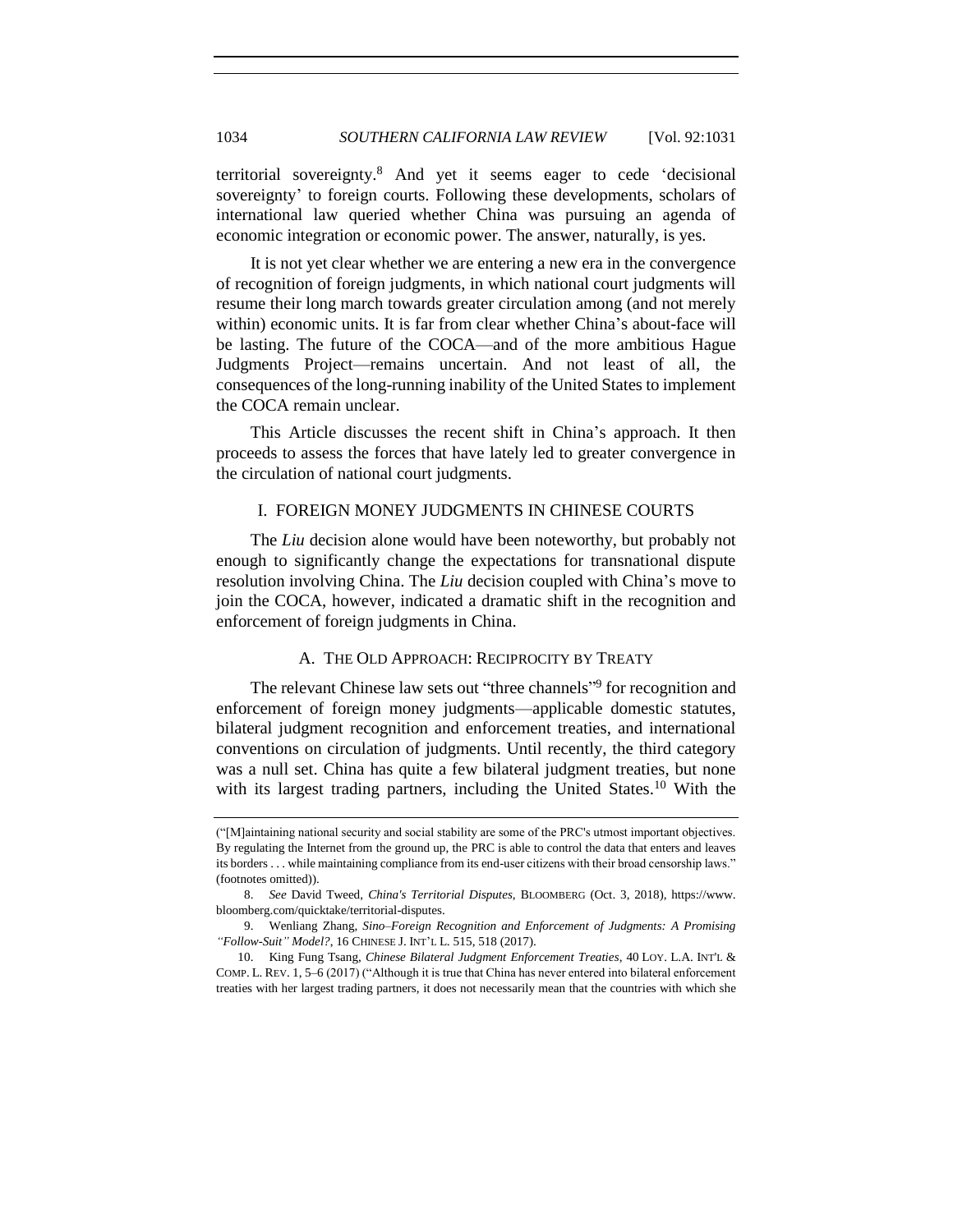"limited impact" of treaties, Chinese domestic law has been the "predominant" channel. $^{11}$ 

Chinese law "follows a modified civil/political" system. <sup>12</sup> The domestic legislation applicable to recognition of foreign money judgments is mainly found in the Civil Procedure Law ("CPL"). The limited provisions applying to recognition of foreign judgments were enacted in 1991 as part of the overarching CPL and have not changed since.<sup>13</sup> The CPL and related laws<sup>14</sup> provide only a general public policy defense and a reciprocity requirement.<sup>15</sup>

This thin legislative background has left the Supreme People's Court ("SPC") with broad influence in shaping the interpretation of the relevant law. The Chinese legal system does not have binding precedent in the common-law sense. However, the SPC has a profound effect on interpretation, both through its decisions and by issuing official interpretations of particular statutes.<sup>16</sup> The SPC has used this authority to "to interpret the relevant laws, including the CPL, in a conservative way, thus hindering the" recognition and enforcement of foreign judgments.<sup>17</sup>

This conservative approach was most clearly demonstrated in the SPC's "infamous" decision in *Gomi Akira v. Dalian Fari Seafood*, <sup>18</sup> which touched off a "Sino–Japanese recognition feud." <sup>19</sup> In *Gomi Akira*, the SPC rejected arguments in favor of presumed or legal reciprocity in favor of a strict interpretation of de facto reciprocity. Thus, *Gomi Akira* became "the most

13. *See* Zhang, *supra* not[e 9,](#page-3-0) at 520.

14. *See* WENLIANG ZHANG, RECOGNITION AND ENFORCEMENT OF FOREIGN JUDGMENTS IN CHINA: RULES, PRACTICE AND STRATEGIES §§ 2.04−.06, at 206–36 (2014).

15. *See* Hu Zhenjie, *Recognition and Enforcement of Foreign Judgments in China: Rules, Interpretation and Practice*, 46 NETH. INT'L L. REV. 291, 294 (1999).

16. *See* Note, *Chinese Common Law? Guiding Cases and Judicial Reform*, 129 HARV. L. REV. 2213, 2216−17 & n.24 (2016).

19. Zhang, *supra* not[e 9,](#page-3-0) at 520.

has entered into bilateral treaties are insignificant.").

<sup>11.</sup> Zhang, *supra* not[e 9,](#page-3-0) at 519.

<sup>12.</sup> Pamela Bookman, *The Adjudication Business*, 44 YALE J. INT'L L. (forthcoming 2019) (manuscript at 36) (available at https://ssrn.com/abstract=3338152); *see also* Guangjian Tu, *The Hague Choice of Court Convention*—*A Chinese Perspective*, 55 AM. J. COMP. L. 347, 350 (2007) ("China is a country which has inherited the civil law tradition. Thus, its law comes essentially from the legislature; judges cannot make law. International jurisdiction as well as recognition and enforcement of foreign judgments fall within the scope of basic laws which are enacted by the National People's Congress." (footnotes omitted)).

<sup>17.</sup> Zhang, *supra* not[e 9,](#page-3-0) at 520 (emphasis omitted).

<sup>18.</sup> Zuìgāo rénmín fǎyuàn guānyú Wǒguó Rénmín Fǎyuàn Yīngfǒu Chéngrèn hé Zhíxíng Rìběn Guó Fǎyuàn Jùyǒu Zhàiquán Zhàiwù Nèiróng Cáipàn de Fùbán (最高人民法院关于我国人民法院应否 承认和执行日本国法院具有债权债务内容裁判的复函) [The Reply of the Supreme People's Court of China Concerning Recognition and Enforcement of Japanese Judgment and Rulings on Credit and Debt], Min Ta Zi No. 17 (Sup. People's Ct.1995) (China).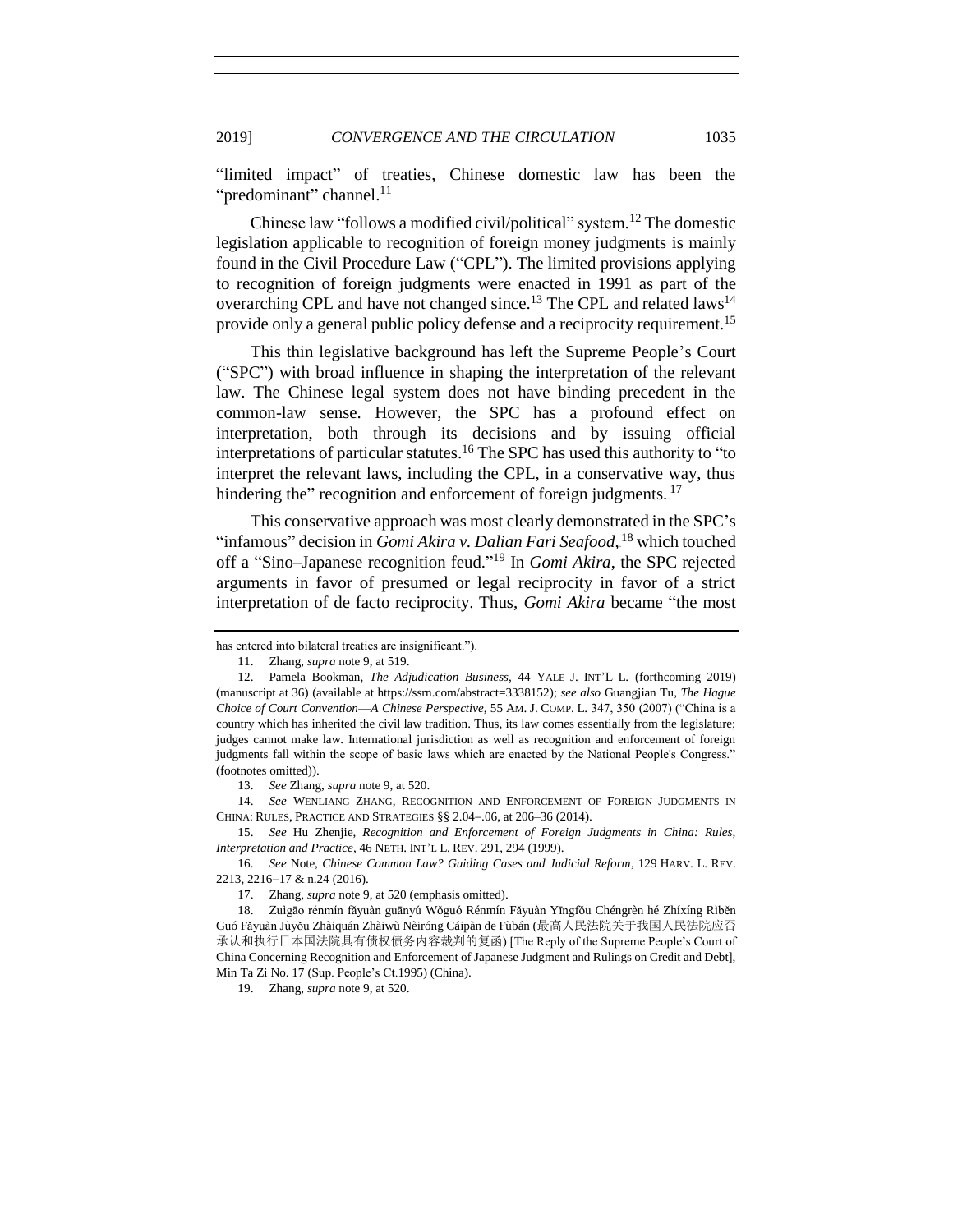<span id="page-5-0"></span>fundamental and frequently cited ground for the non-recognition of foreign judgments in China."<sup>20</sup> This led China straight into a reciprocity trap—a stalemate in which recognition of foreign judgments was almost nonexistent. This defensive attitude led commentators in both China and the United States to describe the Chinese approach to recognition and enforcement of foreign judgments as overly conservative and parochial.<sup>21</sup>

In practice, this left recognition by reciprocal treaty as the only functional "channel" by which to obtain recognition and enforcement of judgments in China. China has reciprocal judgment enforcement treaties with thirty-three countries, accounting for over 14 percent of its total trading volume.<sup>22</sup> Nevertheless, this "network of enforcement treaties" has been dismissed as "patchy." <sup>23</sup> This may be due "to the Chinese courts' lack of awareness of the treaties, the uncertainties in the treaties (both because of their drafting and subsequent interpretation by the courts), and the ineffectiveness in enforcing commercial judgments." Indeed, the advantages of the COCA over the patchwork of bilateral treaties may have influenced China's adoption of the multilateral treaty. $^{24}$ 

#### B.THE NEW APPROACH: "DE FACTO" RECIPROCITY

On June 30, 2017, a Chinese court recognized a U.S. commercial money judgment—a first in Sino-U.S. history. It was not the first time, however, that a Chinese court had recognized a foreign commercial money judgment.

In 2014, the High Court of Singapore recognized and enforced a commercial money judgment issued by the Intermediate People's Court of Suzhou City in Jiangsu Province.<sup>25</sup> Two years later, the Intermediate People's Court of Nanjing City in Jiangsu Province in *Kolmar v. Jiangsu Textile* recognized and enforced a commercial money judgment issued by

<sup>20.</sup> *Id*. at 521.

<sup>21.</sup> *See id.* at 522; Jason Hsu, *Judgment Unenforceability in China*, 19 FORDHAM J. CORP. & FIN. L. 201, 201 (2013) ("Plaintiffs may then be in for a rude awakening when they bring their U.S. money judgments abroad, for such judgments are routinely unenforceable. China has proven no exception, and foreign judgments are rarely, if ever, enforced there.").

<sup>22.</sup> For a complete list of the treaties and an extensive analysis, see Tsang, *supra* note [10,](#page-3-1) at 2 ("[S]eek[ing] to dispel the misperception that bilateral treaties are not important due to the lack of such treaties with China's major trading partners.").

<sup>23.</sup> *Id.* at 5 (quoting MICHAEL MOSER, DISPUTE RESOLUTION IN CHINA 395 (Michael Moser ed., 2012)).

<sup>24.</sup> *Id.* at 21, 33 (quoting Yongping Xiao & Zhengxin Huo, *Ordre Public in China's Private International Law*, 53 AM. J. COMP. L. 653, 654 (2005)) (focusing on the COCA's superior approach to the "very unruly horse" of the public policy ground for rejection).

<sup>25.</sup> *See* Giant Light Metal Tech. Co. (Kunshan) v. Aksa Far E., [2014] 2 SLR 545 (Sing.).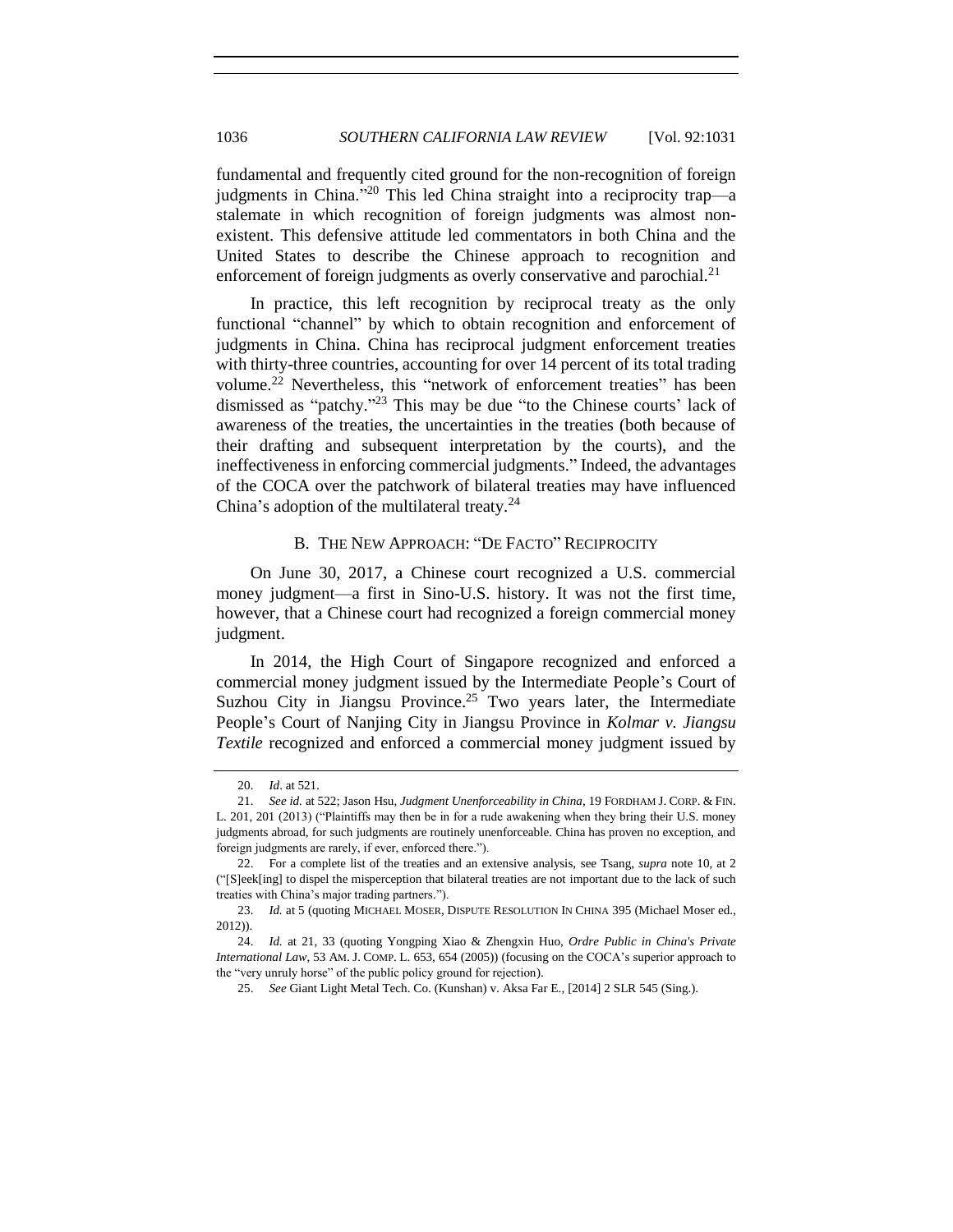<span id="page-6-0"></span>the High Court of Singapore.<sup>26</sup> The following year, the Supreme People's Court included that recognition judgment in its Second Series of Typical Cases illustrating the "One Belt and One Road" program.<sup>27</sup>

The Belt and Road Initiative has become the organizing economic program of the Xi government. It was first mentioned in 2013, when President Xi spoke in Kazakhstan, but this "seemingly out-of-the-way event in an out-of-the-way country has since mushroomed into the keystone policy initiative of the Xi presidency." <sup>28</sup> The program draws its name from the ambition to recreate a land and maritime "Silk Road" with China as the hub, but "the undertaking became a sort of catchall for much more than new openings for international trade and investment for China" and has grown "to include developments in law in particular that can be seen as enhancing both international trade and China's image in the global community."<sup>29</sup> In 2015, the "Vision and Actions on Jointly Building Silk Road Economic Belt and 21st-Century Maritime Silk Road" laid out the mission statement for the initiative, including that "China will stay committed to the basic policy of opening-up, build a new pattern of all-round opening-up, and integrate itself deeper into the world economic system." <sup>30</sup> A 2015 statement issued by the Supreme People's Court specifically called on Chinese courts to "promote the mutual recognition and enforcement of judgments rendered by countries along the 'Belt and Road.'" <sup>31</sup> And in 2017 (only a few weeks before the *Liu* decision), the second China-ASEAN Justice Forum, hosted by the Supreme People's Court, produced a statement explicitly calling "for a presumption of reciprocity, even in the absence of a treaty."<sup>32</sup>

<sup>26.</sup> *See* ("高尔集团股份有限公司 与江苏省纺织工业(集团)进出口有限公司申请承认和 执行外国法院民事判决、 裁定特别程序民事裁定书) [Kolmar Grp. AG Co. v. Jiangsu Textile Indus. Imp. & Exp. Co.], Su 01 Xie Wai Ren No. 3 (Nanjing Interm. People's Ct. of Jiangsu Province 2016) (China).

<sup>27.</sup> *See* Sup. People's Ct. People's Republic China, *Second Batch of Typical Cases Involving the "Belt and Road"* (May 15, 2017, 11:23 PM), http://www.court.gov.cn/zixun-xiangqing-44722.html, *translated in* China Guiding Cases Project, *B&R Typical Case 13*, STAN. L. SCH. (May 15, 2017), https://cgc.law.stanford.edu/belt-and-road/b-and-r-cases/typical-case-13.

<sup>28.</sup> Ronald A. Brand, *Recognition of Foreign Judgments in China: The* Liu *Case and the "Belt and Road" Initiative*, 37 J. L. & COM. 29, 30–40 (2018). Professor Brand's article provides an extensive analysis of the context that preceded the *Liu* judgment, as well as an in-depth discussion of the decision itself. *See id*.

<sup>29.</sup> *Id.* at 40.

<sup>30.</sup> Nat'l Dev. & Reform Comm'n et al., *Vision and Actions on Jointly Building Silk Road Economic Belt and 21st-Century Maritime Silk Road* (Mar. 28, 2015), http://en.ndrc..gov.cn/news release/201503/t20150330\_669367.html.

<sup>31.</sup> Supreme People's Court, *Several Opinions of the Supreme People's Court on Providing Judicial Services and Safeguards for the Construction of the "Belt and Road" by People's Courts*, PEKING U.L. SCH. <sup>¶</sup> 6 (June 16, 2015), http://en.pkulaw.cn/display.aspx?cgid=251003&lib=law.

<sup>32.</sup> Brand, *supra* not[e 28,](#page-5-0) at 44–45.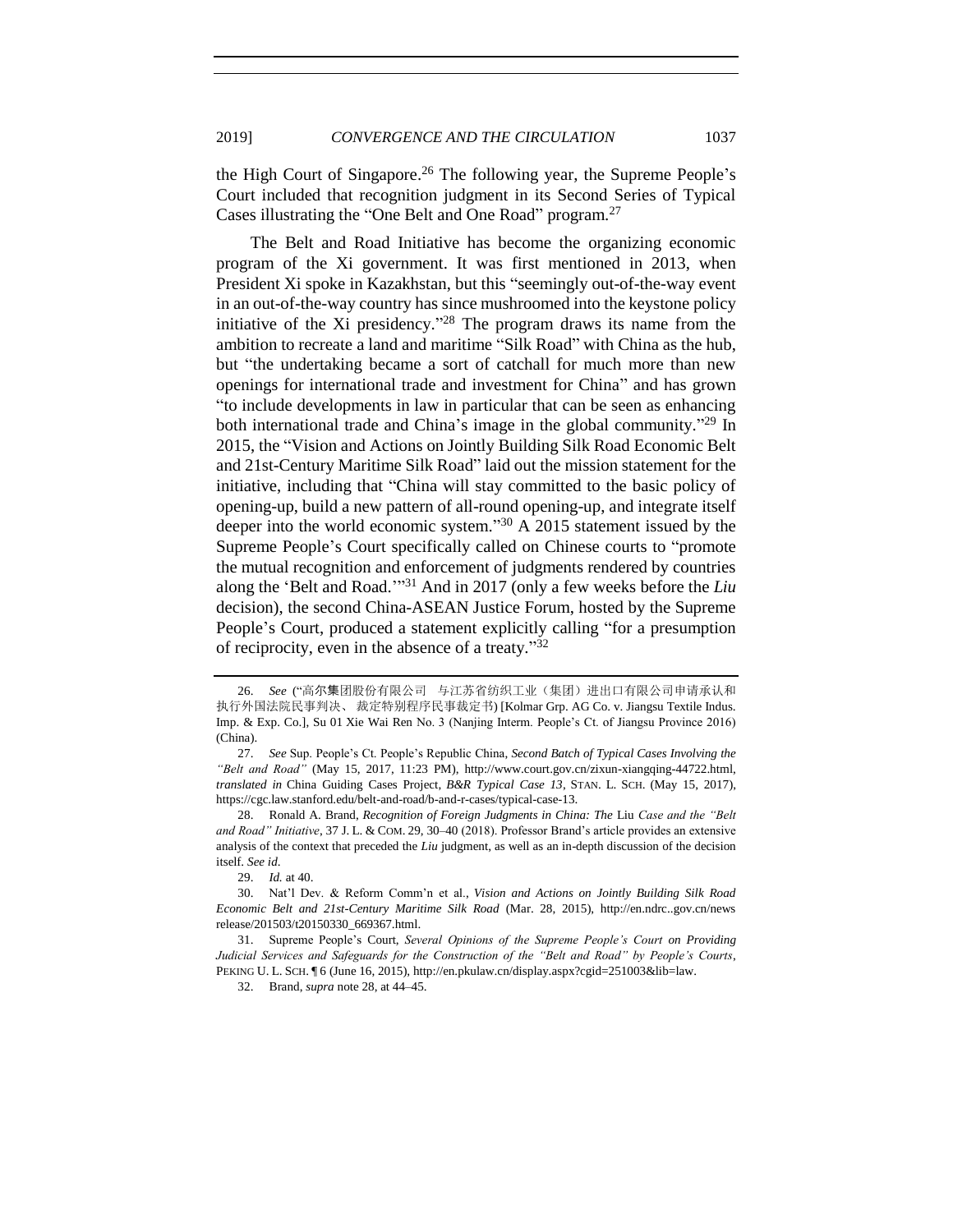"On [June 30th,] 2017, for the first time in history, [a] Chinese court recognized and enforced a U.S. commercial monetary judgment."<sup>33</sup> The plaintiff, Liu Li, concluded a Share Transfer Agreement in the United States to purchase a 50 percent stake in a California corporation owned by Tao Li. Liu transferred 125,000 dollars to Tao. Liu alleged that Tao then transferred the money to his wife, Tong Wu, and then they absconded together. Liu filed an action for fraud in California state court.<sup>34</sup> When direct service was unsuccessful, the California court authorized service by publication. The defendants defaulted, and the court then entered a default judgment against them with both pre-judgment interest and costs.<sup>35</sup>

The debtors had their habitual residence in Wuhan City, where they also owned real estate that could be used to satisfy the judgment.<sup>36</sup> Liu petitioned the Intermediate People's Court of Wuhan City to recognize and enforce the U.S. money judgment.<sup>37</sup> The Wuhan City court held that it had jurisdiction to hear the petition due to the presence of defendants' real property.<sup>38</sup> The court rejected defendants' arguments that service had been improper and declined defendants' invitation to reexamine the merits of the case.<sup>39</sup>

As the United States and China have no reciprocal judgment recognition treaty, the court noted the application would have to satisfy the requirement of de facto reciprocity. Liu pointed to the decision of the U.S. District Court for the Central District of California in *Hubei Gezhouba Sanlian Industrial Co. v. Robinson Helicopter Co.*, <sup>40</sup> a products liability case in which the U.S. court had recognized and enforced a money judgment rendered by the Higher People's Court of Hubei Province China.<sup>41</sup> The Wuhan City court held that this provided adequate evidence of de facto reciprocity and, after dispensing with the debtors' final defense that the judgment violated Chinese public policy, recognized and enforced the U.S.

39. *Id.*

<sup>33.</sup> Jie Huang, *Chinese Court Recognizes US Commercial Money Judgment*, LETTERS BLOGATORY (Sept. 4, 2017), https://lettersblogatory.com/2017/09/04/chinese-court-recognizes-uscommercial-money-judgment.

<sup>34.</sup> *Id.*

<sup>35.</sup> *Id.*

<sup>36.</sup> *Id.*

<sup>37.</sup> *Id.*

<sup>38.</sup> *Id.*

<sup>40.</sup> Hubei Gezhouba Sanlian Indus. Co. v. Robinson Helicopter Co., No. 2:06-cv-01798-FMC-SSx, 2009 U.S. Dist. LEXIS 135891 (C.D. Cal. Sept. 25, 2009), *aff'd mem.*, 425 Fed. Appx. 580 (9th Cir. 2011).

<sup>41.</sup> Huang*, supra* not[e 33.](#page-6-0) For other examples of U.S. courts recognizing Chinese judgments, see generally Mark Moedritzer et al., *Judgments 'Made in China' But Enforceable in the United States?: Obtaining Recognition and Enforcement in the United States of Monetary Judgments Entered in China Against U.S. Companies Doing Business Abroad*, 44 INT'L LAW. 817 (2010).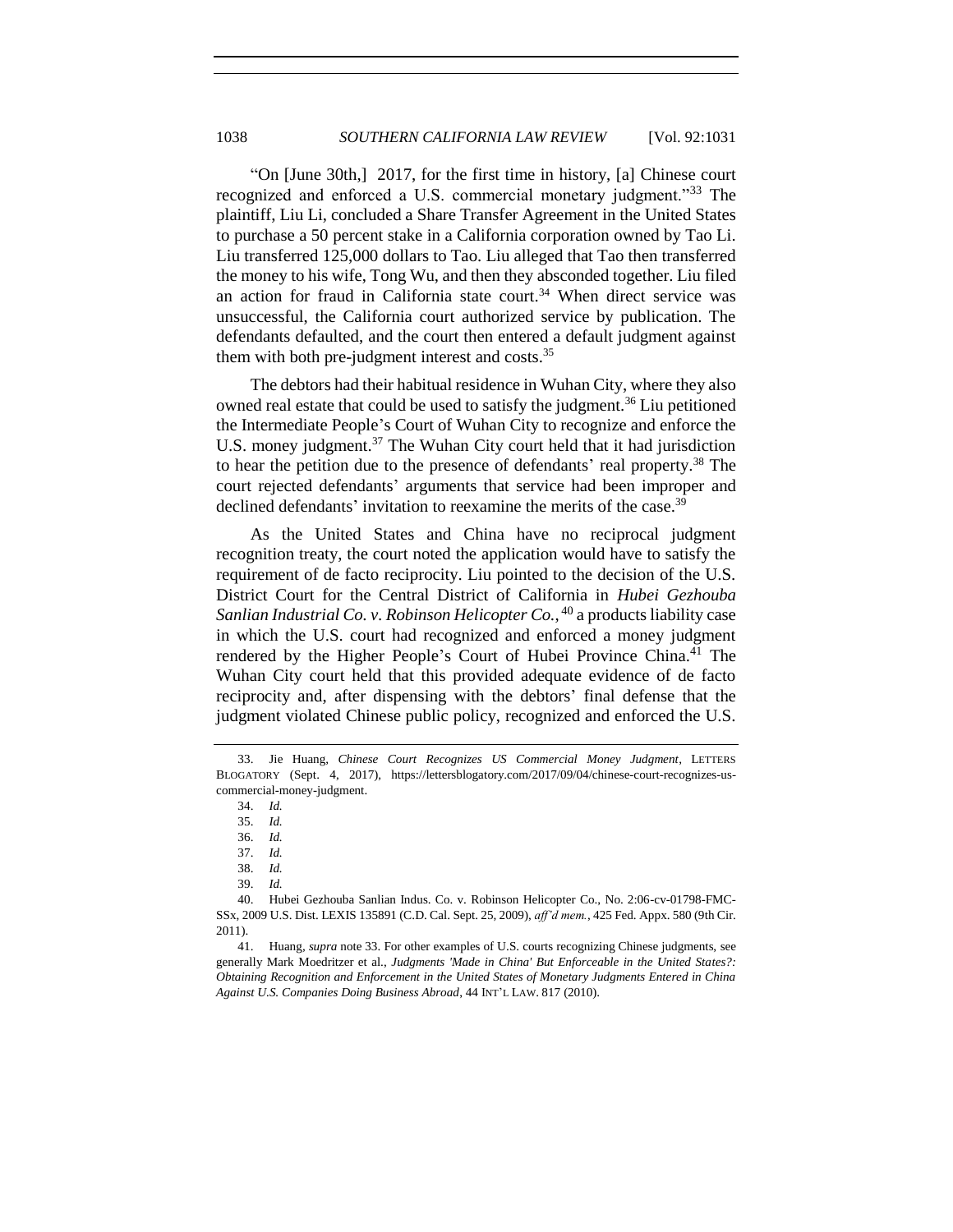2019] *CONVERGENCE AND THE CIRCULATION* 1039

judgment.<sup>42</sup>

This case goes beyond the approach to de facto reciprocity endorsed in *Kolmar*. In *Kolmar*, the de facto reciprocity between China and Singapore was established between the same courts on the same claims—the outgoing Chinese judgment was on a contract claim and was recognized by the High Court of Singapore; the incoming judgment was rendered by the High Court of Singapore in a contract action.<sup>43</sup> After *Kolmar*, doubts remained as to whether Chinese courts "would require the same cause of action and how Chinese court[s] would apply de facto reciprocity if the requested judgment is rendered in a federal country."<sup>44</sup> In recognizing the U.S. money judgment, the Chinese court did not require the same cause of action—the outgoing judgment had been on a tort claim; the incoming judgment sounded predominantly in contract.

Nor did the Chinese court dwell on the influence of a particular federal or state decision in a judicial system of both horizontal and vertical federalism. In the United States, judgment recognition and enforcement law is state, rather than federal, law. Therefore, state courts have the ultimate authority to interpret U.S. judgment recognition law. The *Hubei Gezhouba Sanlian Industrial v. Robinson Helicopter* decision was issued by a federal court interpreting California state law. Arguably, a state court might therefore have greater influence in setting a persuasive precedent for reciprocity. No decision based on California law would bind U.S. federal or state courts applying other states' judgment recognition laws. (Of course, a trial court decision is not binding precedent, regardless.)

The U.S. decision that was presented as evidence of de facto reciprocity had another important facet that was not mentioned by the Chinese court. The *Hubei* decision stemmed from a so-called "boomerang" suit.<sup>45</sup> The plaintiff, a Chinese corporation, brought a tort suit in a U.S. district court. The U.S. court dismissed the action on the basis of forum non conveniens. This is not particularly unusual. U.S. courts, including the U.S. Supreme

<sup>42.</sup> The U.S. judgment was obtained with service by publication, authorized by the U.S. court after other methods were unsuccessful. The Wuhan court touched on the issue but seemed to "provide clear deference to the U.S. court in determining proper service." Brand, *supra* not[e 28,](#page-5-0) at 36.

<sup>43.</sup> Huang, *supra* not[e 33.](#page-6-0)

<sup>44.</sup> *Id*. (emphasis omitted).

<sup>45.</sup> *See* M. Ryan Casey & Barrett Ristroph, *Boomerang Litigation: How Convenient is Forum Non Conveniens in Transnational Litigation?*, 4 BYU INT'L L. & MGMT. REV. 21, 22 (2007) (coining the term "boomerang litigation" to refer to cases that return to a forum from which they were previously dismissed).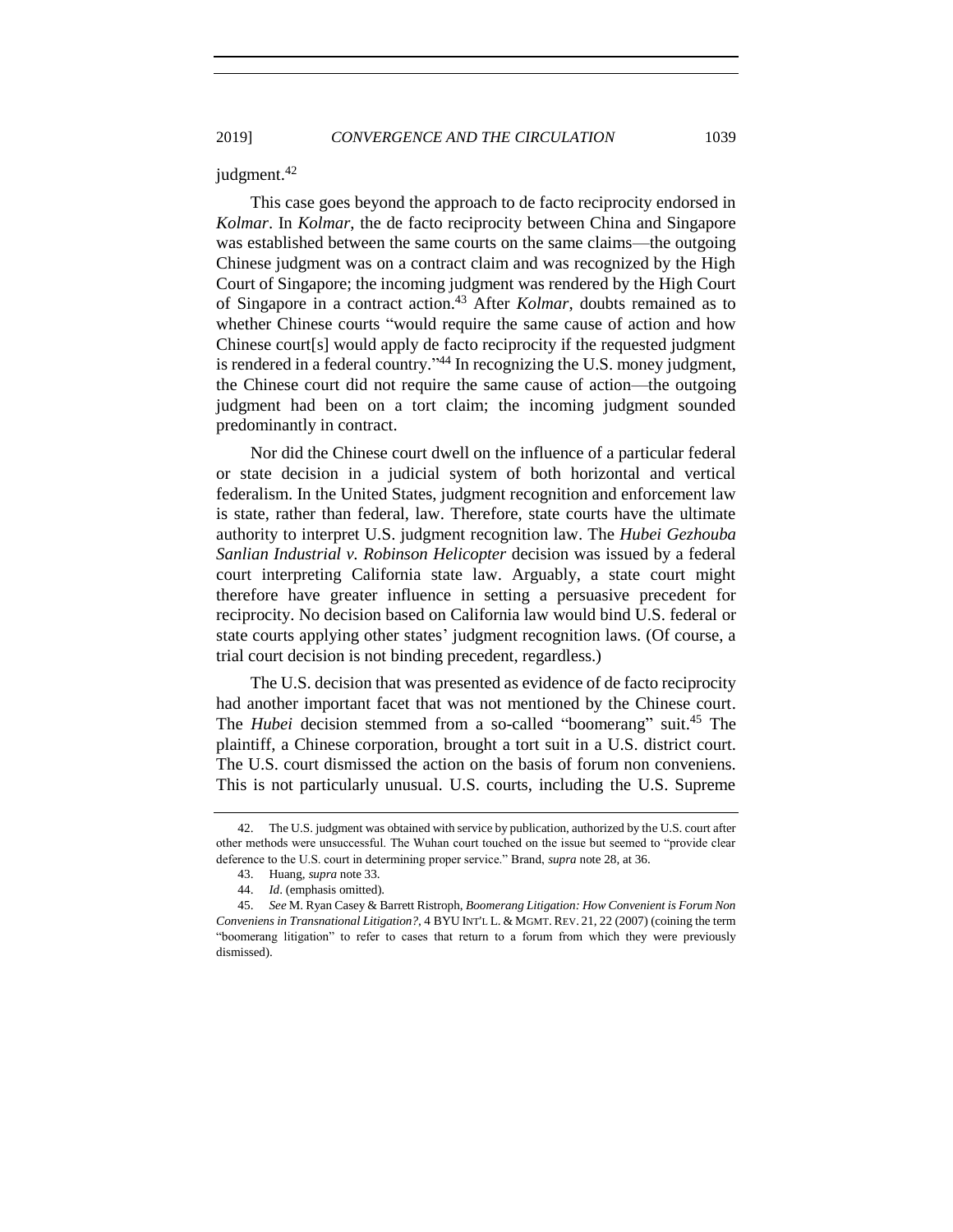Court, have dismissed transnational actions in favor of a Chinese forum.<sup>46</sup> In the context of the forum non conveniens standard, such a dismissal includes the finding that Chinese courts present an "adequate alternative forum."<sup>47</sup> (Indeed, this is one of the reasons that it is perhaps unsurprising that U.S. courts eventually opened their doors to Chinese court judgments.) It would have been rather odd, though not unprecedented,<sup>48</sup> for a U.S. court to initially find that Chinese courts provided an adequate forum and then, at the judgment enforcement stage, deny recognition to the very judgment for which it was responsible. But this very particular procedural posture was not considered by the Wuhan court.

None of this is to say that the Wuhan court erred. Quite the opposite. The *Hubei* decision likely is persuasive evidence that U.S. courts are open to recognition and enforcement of Chinese judgments when coupled with additional factors. Such factors include the overall liberal attitude of U.S. law towards foreign judgments and the tendency of U.S. courts to conclude in other contexts that Chinese courts are an adequate forum. But the Wuhan court did not consider these factors—and touched only lightly on other issues, such as the service by publication and the default nature of the judgment.<sup>49</sup> This suggests either a lack of familiarity with certain aspects of the U.S. legal system,<sup>50</sup> an enthusiasm for the recognition of foreign judgments, or perhaps both.

## C. THE NEW TREATY: THE HAGUE CONVENTION ON CHOICE OF COURT AGREEMENTS

On September 12, 2017, the People's Republic of China signed the Hague Convention of 30 June 2005 on Choice of Court Agreements commonly referred to as the  $COCA$ <sup>51</sup> It joined the European Union, Mexico,

51. *See China Signs the 2005 Choice of Court Convention*, HAGUE CONF. PRIV. INT'L L. (Sept. 12,

<sup>46.</sup> *See* Sinochem Int'l Co. v. Malay. Int'l Shipping Corp., 549 U.S. 422, 435–36 (2007); Guimei v. Gen. Elec. Co., 172 Cal. App. 4th 689, 701–02 (2009).

<sup>47.</sup> Iragorri v. United Techs. Corp., 274 F.3d 65, 73 (2d Cir. 2001) (articulating the standard for forum non conveniens dismissal and noting that, "[i]nitially, the court must consider whether an adequate alternative forum exists").

<sup>48.</sup> Although the standards for forum non conveniens dismissal and for recognition of a judgment are different, it takes an extraordinary case to deny recognition to such a "boomerang" judgment. *See, e.g.*, Chevron Corp. v. Donziger, 974 F. Supp. 2d 362, 630–31 (S.D.N.Y. 2014), *aff'd*, 833 F.3d 74 (2d Cir. 2016).

<sup>49.</sup> *See* Huang, *supra* not[e 33.](#page-6-0)

<sup>50.</sup> This lack of familiarity may be particularly plausible with regard to the federal structure of the U.S. system, which is a constant source of confusion to foreign observers. *See, e.g.*, Chibli Mallat, *Federalist Dreams for the Middle East*, LAWFARE (Aug. 16, 2018, 1:59 PM), https://www.lawfareblog. com/federalist-dreams-middle-east ("Federalism in the Middle East is a loaded word. It is contradictory and misunderstood. But this is not unique to the region.").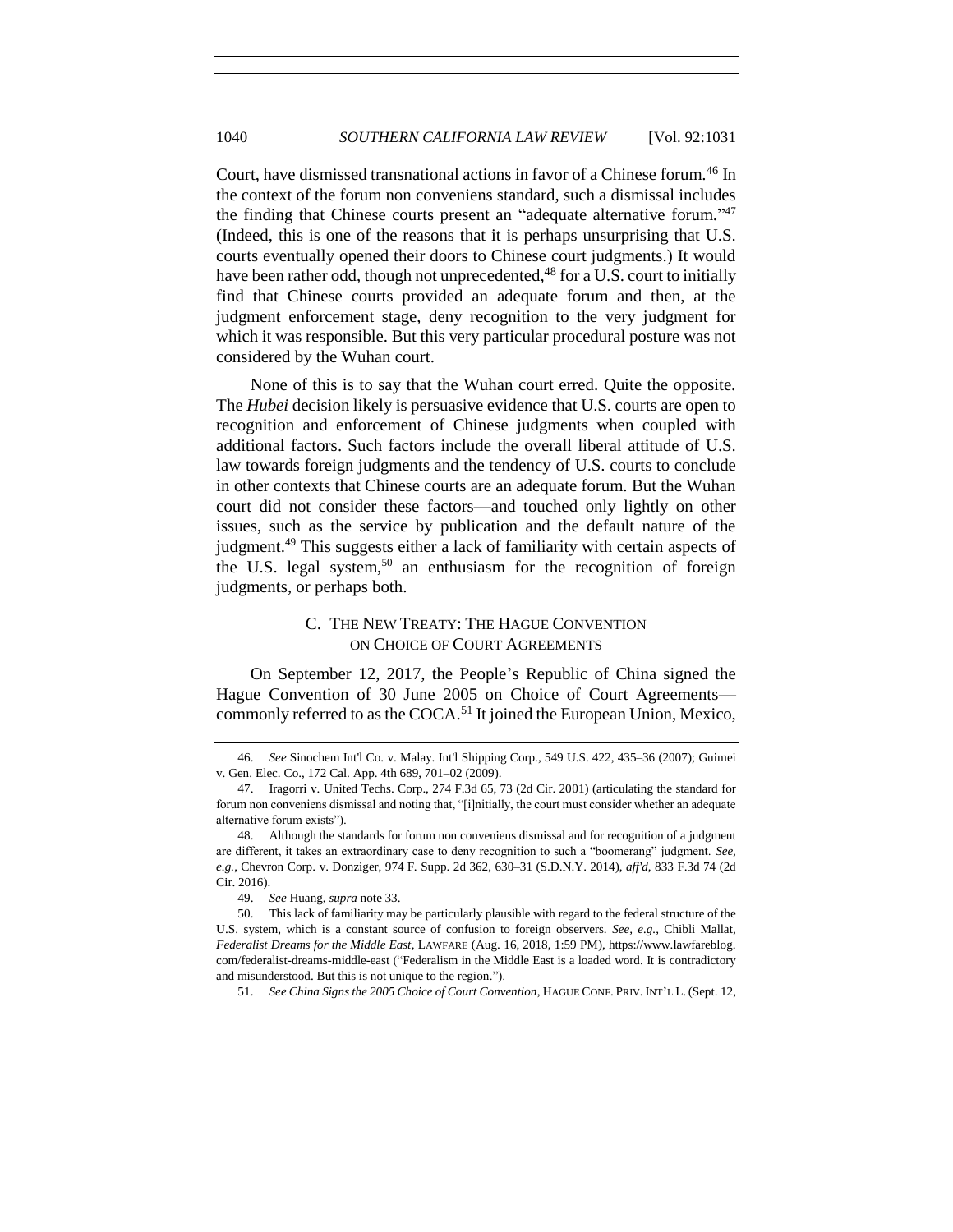Singapore, Ukraine, and the United States as signatory nations. The COCA had already entered into effect between the European Union, Mexico, and Singapore as those nations had ratified and otherwise acceded to treaty.<sup>52</sup>

In 1992, The Hague Conference on Private International Law began negotiations on a dual convention on both jurisdiction and circulation of judgments. The United States initially supported the project, but disagreements principally concerning jurisdiction eventually scuttled the proposed convention. The COCA rose from the ashes as a less ambitious treaty addressing only the least controversial aspects of the failed jurisdiction and judgments convention. The COCA is a "double convention" in the sense that it addresses both jurisdiction and judgment recognition, but only applies to disputes under forum selection clauses in cross-border commercial agreements. In essence, the COCA obligates the courts of member states to take jurisdiction over international business-to-business disputes when their courts are selected by an exclusive forum selection clause—and judgments arising from those proceedings are entitled to recognition and enforcement in the other contracting states. It has been described as a New York Convention for judgments.<sup>53</sup>

The COCA will radically change the Chinese approach to foreign commercial money judgments. However, the treaty creates little actual tension with Chinese statutory law.<sup>54</sup> In some areas, Chinese law does not permit parties to contract around grants of exclusive jurisdiction.<sup>55</sup>—but the

54. *See* Tu, *supra* not[e 12,](#page-3-2) at 365 ("A survey of Chinese law pertaining to the key issues raised by the Convention has demonstrated that there are no unresolvable conflicts between Chinese law and the Convention although China may make some declarations in order to preserve features of its domestic law. China can and should ratify this Convention.").

55. *See id.* at 353–54 ("The courts of the People's Republic of China shall have exclusive jurisdiction over disputes arising out of performance in China of contracts of Sino-foreign equity joint ventures, Sino-foreign contractual joint ventures and Sino-foreign cooperative exploration and development of natural resources." (footnote omitted)); *see also id.* ("[T]he court for the place where the harbor is located shall have exclusive jurisdiction over disputes arising out of harbor operations . . . ."

<sup>2017),</sup> https://www.hcch.net/en/news-archive/details/?varevent=569.

<sup>52.</sup> *See Status Table: Convention of 30 June 2005 on Choice of Court Agreements*, HAGUE CONF. PRIV. INT'L L., https://www.hcch.net/en/instruments/conventions/status-table/?cid=98 (last updated Aug. 23, 2018).

<sup>53.</sup> *See* Glenn P. Hendrix et al., *Memorandum of the American Bar Association Section of International Law Working Group on the Implementation of the Hague Convention on Choice of Court Agreements*, 49 INT'L LAW. 255, 256 (2016) (noting that the COCA "is the litigation counterpart" to the New York Convention framework for arbitral awards); Thomas N. Pieper & Samuel L. Zimmerman, *The Hague Convention on Choice of Court Agreements: A Game Changer for Dispute Resolution Clauses?*, 21 INT'L B. ASS'N ARB. NEWS 101, 101 (2016) (noting that the COCA "provides a mechanism for the parties to an international commercial contract to ensure that a judgment received in the court of a member state will be enforced in the courts of other member states, much in the way arbitral awards are currently enforced under the New York Convention.").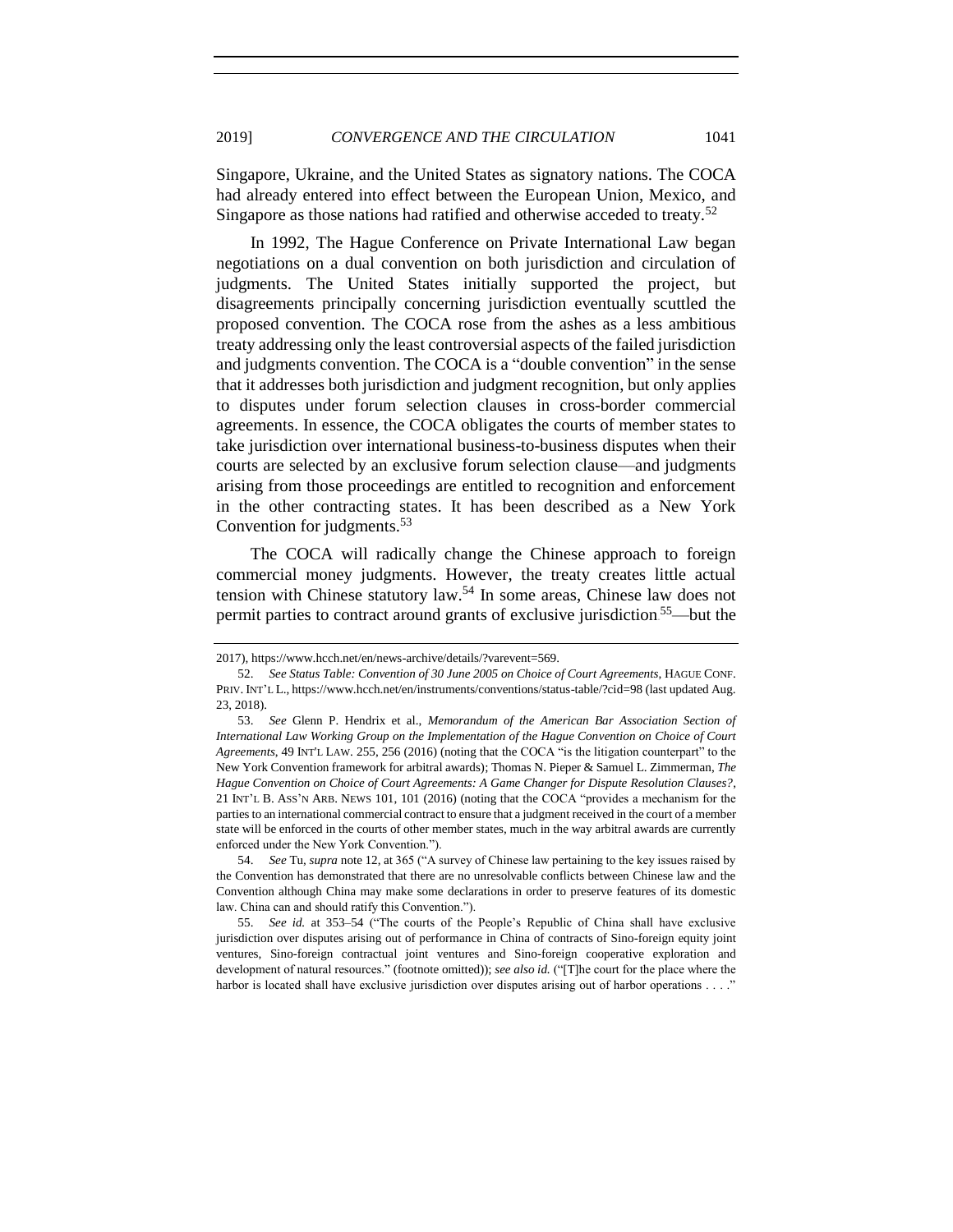COCA permits contracting states to enter into a declaration excluding certain subject areas from the treaty's scope. Chinese law and the COCA endorse the exclusivity of the parties' chosen court—the derogated courts must dismiss any parallel action.<sup>56</sup> The COCA obligates the chosen court to hear a dispute even if it has no connection to the forum—but Article 19 of the COCA permits contracting states to issue a declaration that their court need not entertain purely foreign disputes.<sup>57</sup> Such a declaration would bring the COCA into alignment with Chinese domestic law.<sup>58</sup>

A U.S. commentator noted that "China's signing is a hopeful sign, particularly in light of a Chinese court's recent decision" in *Liu*. <sup>59</sup> Some suggested that the United States' liberal recognition policy had finally had an influence and hoped the reverse might hold true—that China's move to embrace the COCA would break the U.S. stalemate on ratification.<sup>60</sup>

## D. THE NEW QUESTIONS: THE FUTURE OF FOREIGN JUDGMENTS IN CHINESE COURTS

These new recognition decisions, coupled with the decision to join the COCA, have dramatically changed China's place in the framework of international litigation. Many questions remain, however.<sup>61</sup>

On a doctrinal level, these decisions do not resolve serious issues such as what law Chinese courts will apply to determine whether the judgmentrendering court had power to render the judgment, in terms of jurisdiction or service. Chinese courts will have to address whether any aspects of U.S. procedure or substantive law offend Chinese approaches to due process or to substantive public policy. For example, it is far from clear how Chinese courts will approach U.S. courts' grants of punitive damages, an issue that has bedeviled the U.S.-E.U. relationship.<sup>62</sup>

59. Ted Folkman, *China Signs COCA*, LETTERS BLOGATORY (Sept. 13, 2017), https://letters blogatory.com/2017/09/13/china-signs-coca.

61. Suni Gong, *The Chinese Court's Enforcement of a U.S. Civil Judgement*, N.Y.U. CTR. FOR TRANSNAT'L LITIG., ARB., & COM. L. (Apr. 17, 2018), https://blogs.law.nyu.edu/transnational/2018/04/ the-chinese-courts-enforcement-of-a-u-s-civil-judgement.

62. *See* Huang, *supra* not[e 33.](#page-6-0)

<sup>(</sup>footnote omitted)).

<sup>56.</sup> *See* Hu Zhenjie, *International Jurisdiction of Chinese Courts in Contractual Matters: Rules, Interpretation and Practice*, 46 NETH. INT'L L. REV. 204, 207−08 (1999).

<sup>57.</sup> Tu, *supra* note [12,](#page-3-2) at 358.

<sup>58.</sup> *See id.* at 358–59 (discussing Articles 25 and 244 of China's 1991 Civil Procedure Law).

<sup>60.</sup> *See id.* (explaining that a "liberal US practice on judicial assistance might have borne some fruit in encouraging the Chinese decision," and asking whether "China's decision to sign the Convention [would] encourage [the United States] to overcome the Byzantine politics that have so far prevented the Senate from considering the treaty").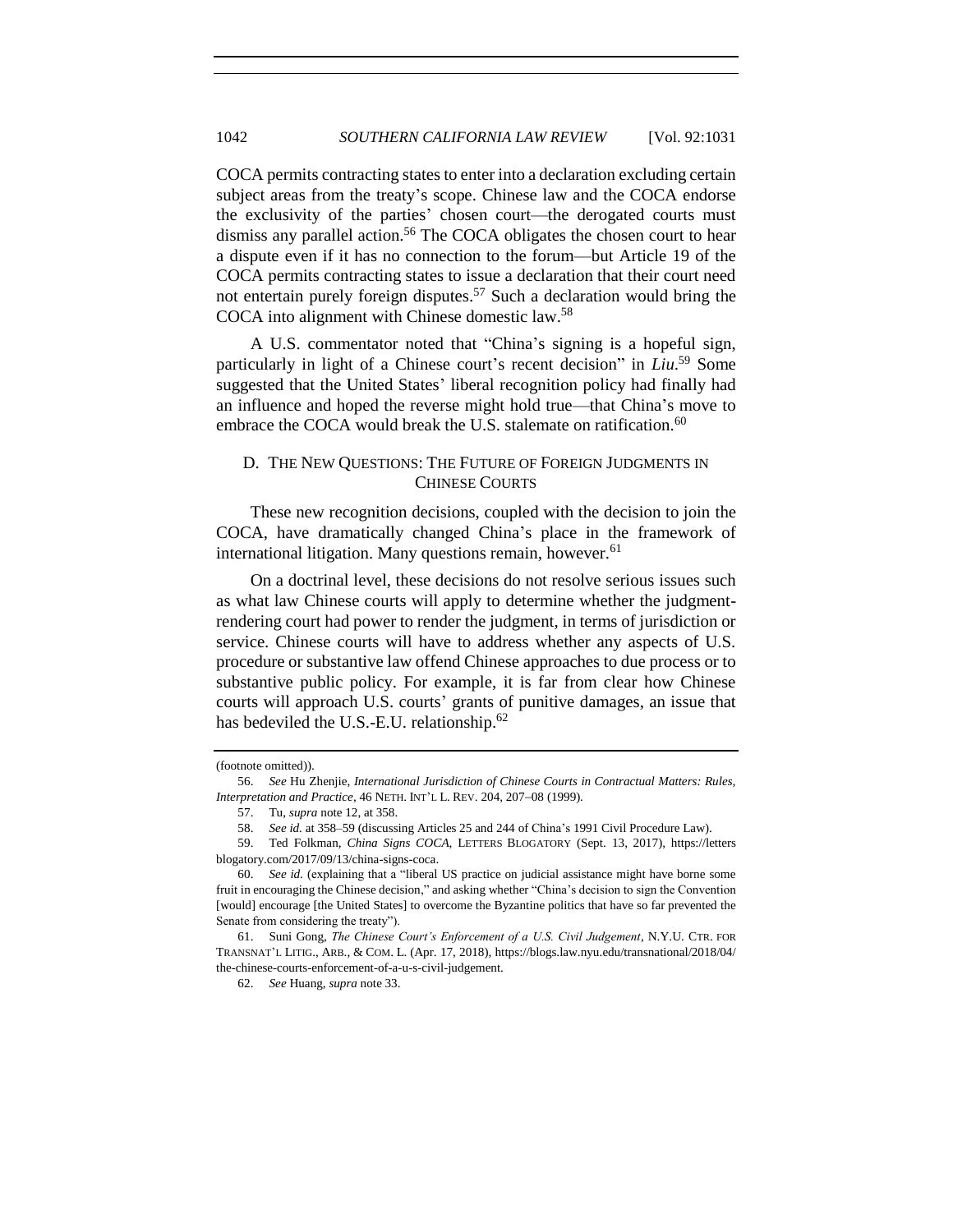Although China has yet to ratify the COCA, its effects are being felt in Chinese courts. On April 20, 2017, a Chinese court rendered a decision referring to the COCA—even before it was signed. In *Cathay United Bank v. Gao*, <sup>63</sup> a Taiwanese bank and a Chinese national residing in Shanghai entered into a guaranty contract with a choice of forum clause selecting a Taiwanese court to resolve disputes.<sup>64</sup> The Chinese party sued in a Shanghai court.<sup>65</sup> The "clause did not specify whether it was exclusive or not," and Chinese domestic law does not provide a rule for choice of forum clauses that are silent on exclusivity.<sup>66</sup> To fill the gap, the court referred to Article 3 of the COCA, which states that choice of forum clauses shall be construed to be exclusive, unless the parties expressly state otherwise. $67$  The Shanghai court therefore declined jurisdiction.<sup>68</sup>

It is not even clear whether there is a basis in Chinese domestic law for reference to an unsigned and unratified international convention. As Professor Sophia Tang has observed, "Article 9 of the Chinese Supreme Court's Judicial Interpretation of Chinese Conflict of Laws Act allows the Chinese courts to apply international conventions, which have not entered into effect in China, to decide the parties' rights and obligations." <sup>69</sup> However, "such an application is subject to party autonomy," and therefore would require the parties themselves to reference the COCA as a source of applicable law.<sup>70</sup> Professor Tang notes that "a more relevant provision is Article 142(3) of the PRC General Principle of Civil Law, which provides that international customs or practice may be applied to matters for which neither the law of the PRC nor any international treaty concluded or acceded to by China has any provisions." <sup>71</sup> This is a striking suggestion: that the COCA had attained the status of international custom or practice even before it had been signed by China (or by many other countries). Placed in context with the other developments described above, perhaps it is not too optimistic to observe a certain eagerness in the Chinese courts for greater cross-border

<sup>63.</sup> (國泰聯合銀行訴高) [Cathay United Bank v. Gao], Hu Min Xia Zhong No. 99 (Shanghai High People's Ct. 2016) (China).

<sup>64.</sup> Sophia Tang, *Chinese Courts Made Decision Taking into Account of the Hague Choice of Court Convention*, CONFLICTOFLAWS.NET (Nov. 14, 2017), http://conflictoflaws.net/2017/chinesecourts-made-decision-taking-into-account-of-the-hague-choice-of-court-convention.

<sup>65.</sup> *Id.* 

<sup>66.</sup> *Id.* 

<sup>67.</sup> *Id.* 

<sup>68.</sup> *Id.* 

<sup>69.</sup> *Id.*

<sup>70.</sup> *Id.*

<sup>71.</sup> *Id.*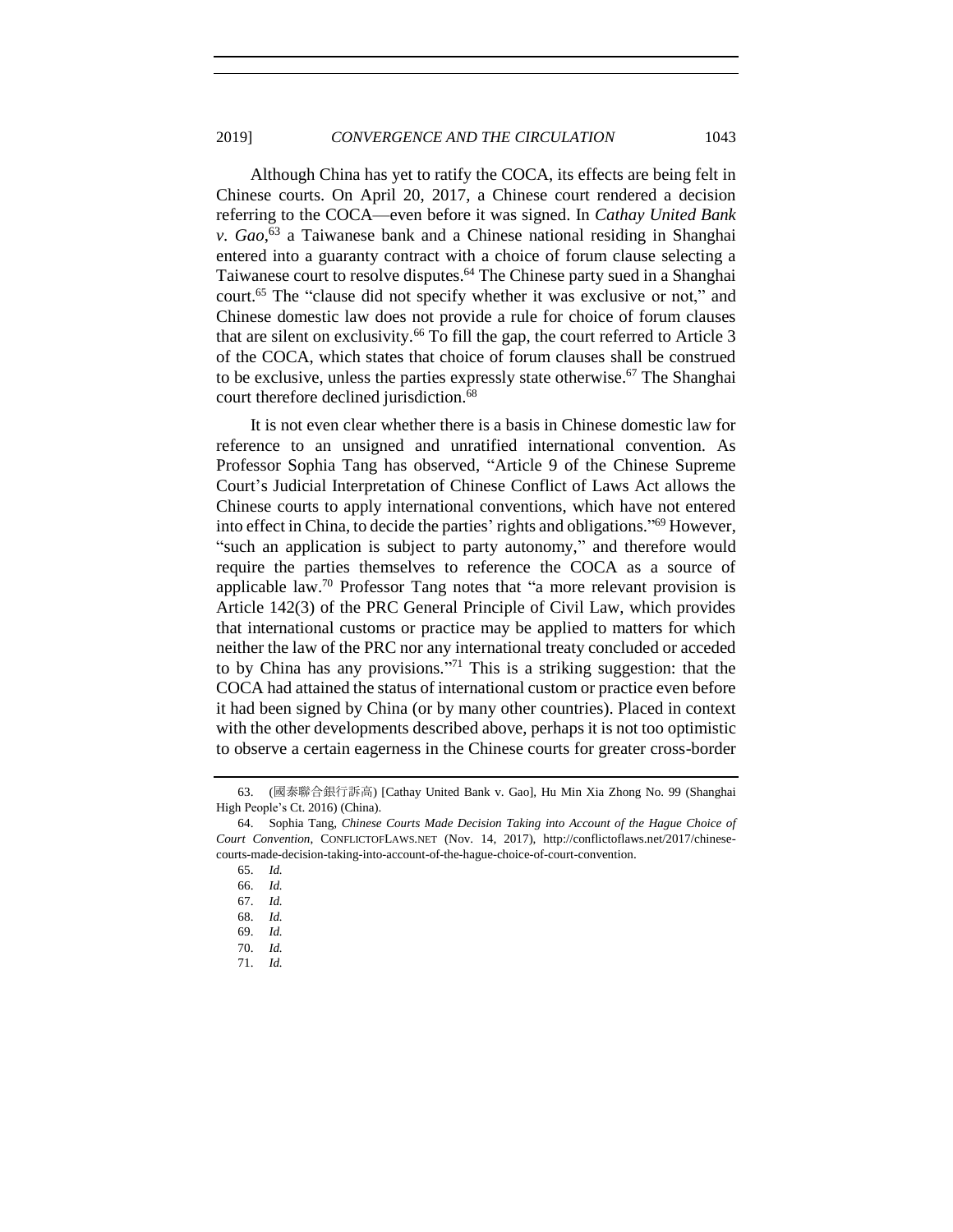circulation of money judgments.<sup>72</sup>

China's decision to join the COCA may have decisive effects well beyond any impact that the *Liu* decision would have had alone. One decision, even a very promising decision, would not persuade any cross-border transactional lawyer to trust the receptivity of Chinese courts to foreign judgments over China's long-running support of international commercial arbitration.<sup>73</sup> Even if China accedes to the COCA, questions will remain about whether China will support judgment circulation with the same vigor as arbitral award circulation.<sup>74</sup>

Days after the announcement that China would sign the COCA, Wuhan University Law School hosted the "Global Forum on Private International Law," devoted to the theme of "Cooperation for Common Progress."<sup>75</sup> Subjects included both the COCA and the Hague Judgments Project. The closing address was delivered by Professor Xiao Yongping, who focused the address on three points: (1) "the Asian regional cooperation needs a set of effective dispute settlement mechanisms;" (2) "the current international dispute settlement mechanism is dominated by western developed economies" and it "is the time for Asian countries to establish a dispute resolution body with regional characteristics;" and (3) construction of "a more equitable and reasonable regional dispute resolution body should be the ideal choice for all Asian countries to promote regional cooperation."<sup>76</sup>

<sup>72.</sup> *Id.* 

<sup>73.</sup> *See* Dan Harris, *China Enforces United States Judgment: This Changes Pretty Much Nothing*, HARRIS BRICKEN: CHINA L. BLOG (Sept. 5, 2017), https://www.chinalawblog.com/2017/09/chinaenforces-united-states-judgment-this-changes-pretty-much-nothing.html; Aaron Lukken, *Enforcement of U.S. Judgment in China—Don't Pop Any Corks Just Yet*, HAGUE L. BLOG (Sept. 6, 2017), https://www. haguelawblog.com/2017/09/enforcement-u-s-judgment-china-dont-pop-corks-just-yet.

<sup>74.</sup> *See infra* Section II.B.

<sup>75.</sup> Guo Yujun & Liang Wenwen, *Global Forum on Private International Law & 2017 Annual Meeting of China Society of Private International Law: Cooperation for Common Progress? Evolving Role of Private International Law" Held in Wuhan, China*, CONFLICTOFLAWS.NET (Oct. 4, 2017), http://conflictoflaws.net/2017/global-forum-on-private-international-law-2017-annual-meeting-of-china -society-of-private-international-law-cooperation-for-common-progressevolving-role-of-private-inter national-law-h.

<sup>76.</sup> *Id*. Scholars have also been enthusiastically discussing ways out of the reciprocity "deadlock" for China's other major trading partners, such as Japan and South Korea. *See* Wenliang Zhang, *Mutual Recognition and Enforcement of Civil and Commercial Judgments Among China (PRC), Japan and South Korea*, CONFLICTOFLAWS.NET (Dec. 26, 2017), http://conflictoflaws.net/2017/mutual-recognition-andenforcement-of-civil-and-commercial-judgments-among-china-prc-japan-and-south-korea.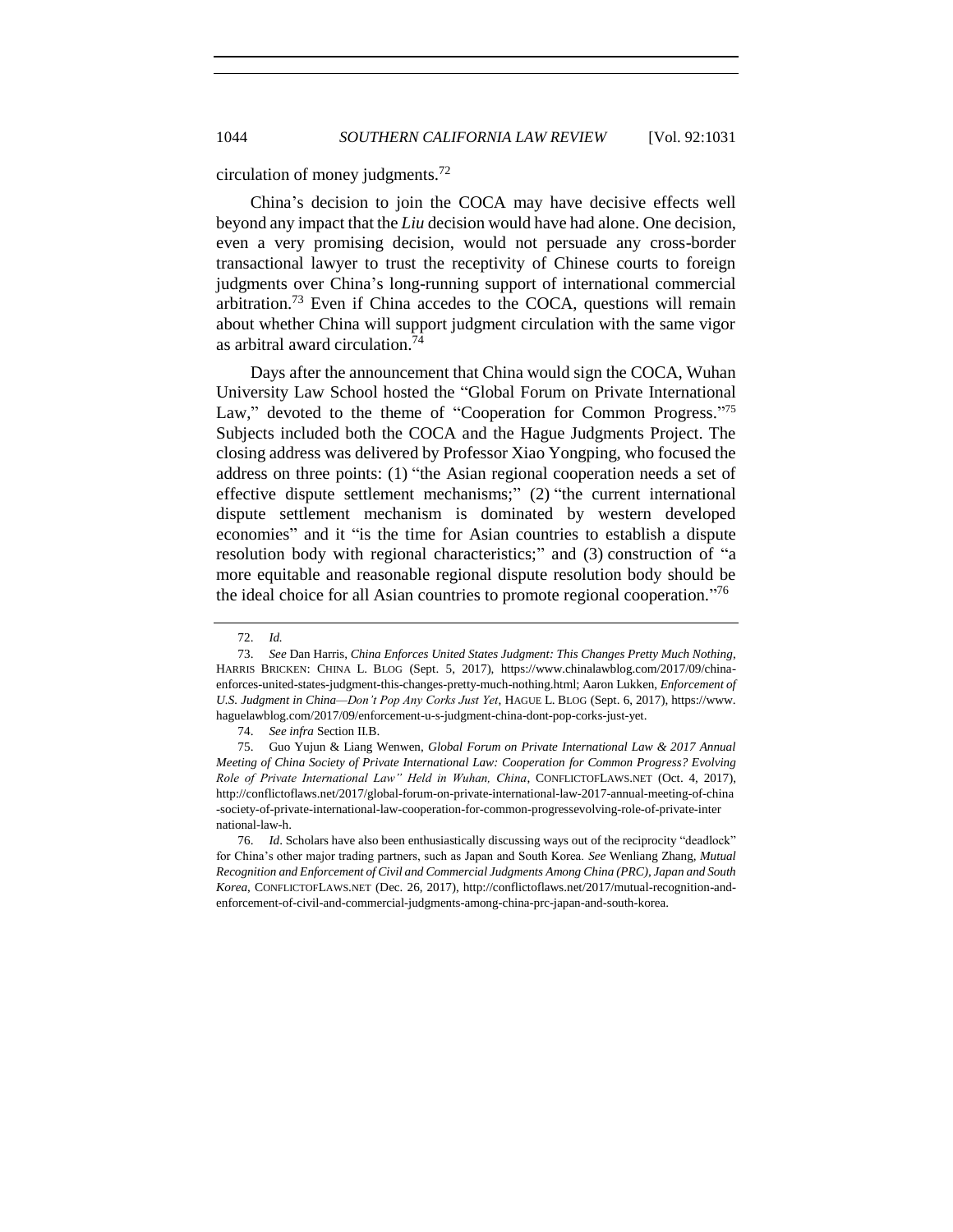<span id="page-14-1"></span>

## II. UNDERSTANDING THE IMPROVING CIRCULATION OF JUDGMENTS

China is in the midst of a dramatic shift regarding the circulation of foreign judgments. But questions remain about both the reasons behind this shift and the likelihood that it will be both effective and long-lasting. To assess these practical questions, it is important to assess the theoretical questions behind the converging (or diverging) circulation of judgments. Despite its obvious importance, relatively little theoretical attention has been paid to the circulation of judgments, compared to other areas of private international law.<sup>77</sup>

## <span id="page-14-0"></span>A.PREVAILING ECONOMIC RATIONALES

Three different rationales have dominated the economic approach to explaining the cross-border circulation of judgments. Individually, none of these theories has demonstrated compelling explanatory or predictive power. However, the congruencies of these theories may help in understanding China's sudden shift and permit some inferences about likely future behavior.

The first theoretical approach to the circulation of judgments imagines sovereigns in the classic prisoner's dilemma.<sup>78</sup> Each sovereign desires the judgments of its courts be freely recognized abroad, encouraging litigants to use the sovereign's courts, exporting that sovereign's legal norms, and offering greater relief to domestic plaintiffs that may disproportionately choose domestic courts. This account supposes that the overall optimal solution is for both sovereigns to freely recognize each other's judgments. But neither sovereign has sufficient incentive to act first in a one-shot game.

<sup>77.</sup> Professor Michael Whincop described the theoretical literature on recognition and enforcement of judgments, with some hyperbole, as a "scholarly desert." Michael J. Whincop, *The Recognition Scene: Game Theoretic Issues in the Recognition of Foreign Judgments*, 23 MELB. U. L. REV. 416, 416 (1999). It might better be described as a scholarly dessert—it comes after everything else, is overlooked by those who should know better, and is the best part of the meal.

<sup>78.</sup> MICHAEL J. WHINCOP & MARY KEYES, POLICY AND PRAGMATISM IN THE CONFLICT OF LAWS 157–60 (2001); *see also* Brand, *supra* note [3,](#page-1-0) at 625−26. Professor Ronald Brand hypothesized that judgment recognition and enforcement could follow the prisoner's dilemma, in which the highest payoff for the individual player is to defect while the other players cooperates, but is likely better described by the stag hunt, in which the highest individual payoff occurs when both players cooperate. Professor Brand argued that "[r]egardless of whether the prisoners' dilemma or stag hunt model is considered the most reflective of the judgment recognition paradigm, mutual cooperation is beneficial," and therefore economic analysis "supports the negotiation of a multilateral judgments recognition treaty." *Id*; *see also* Whincop*, supra* note [77,](#page-14-0) at 416–28 ("There is no theory of judgment recognition which explains the incentives of states to recognise judgments and enter recognition conventions, or the theoretical relationship between recognition and choice of law and jurisdiction.").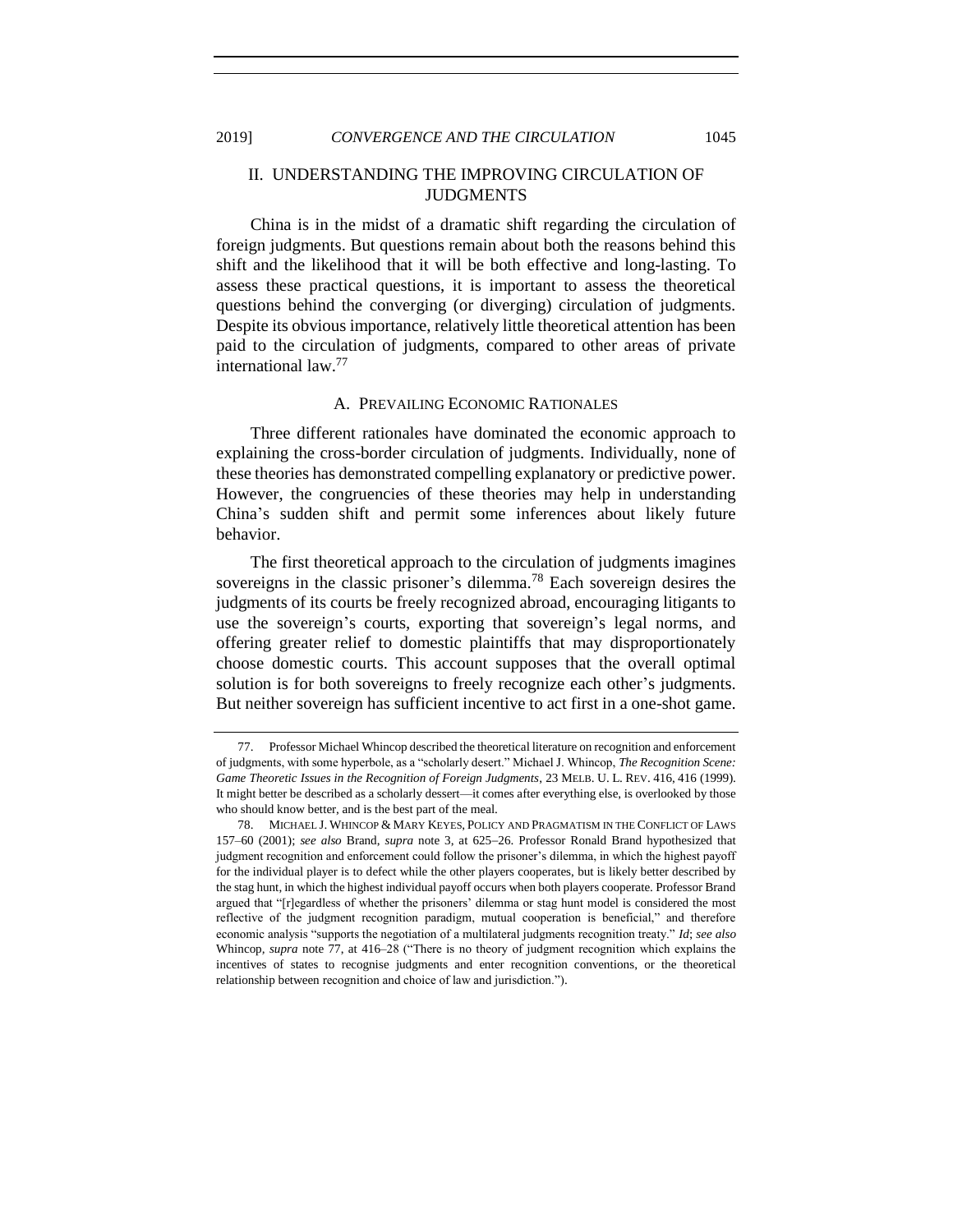However, the recognition and enforcement of foreign judgments is a longterm, iterative process with repeat players. Therefore, the long-term benefits of cooperation overcome the short-term incentives to defect, leading to the greater circulation of national court judgments. Under this account, sovereigns can induce cooperation, as defection can be readily punished.

A second account proposes that the recognition and enforcement of foreign judgments is a "weakly dominant strategy"<sup>79</sup>—in essence, permitting the circulation of judgments is a unilateral good, not unlike permitting free trade.<sup>80</sup> The recognition and enforcement of foreign judgments prevents waste by preventing the re-litigation of previously adjudicated disputes and reducing burdens on national courts. $81$  (This assumes that the costs of relitigation are less than those of recognition and enforcement.) Therefore, even if other sovereigns refuse to recognize and enforce foreign judgments, it is still in a particular sovereign's interest to permit free circulation of these judgments.

Neither of these accounts is entirely persuasive. The prisoner's dilemma account is undermined by the following historical facts: (1) the United States *did* move first to welcome foreign judgments; and (2) decades passed before the circulation of judgments among economic units seemed to thaw (perhaps as a result of U.S. leadership, perhaps not). This several-decade long pause also seems to undermine the unilateral good argument. But perhaps this is asking too much, too quickly. The prisoner's dilemma account rests on the importance of long-term incentives—perhaps those are only now bearing fruit. And the United States' behavior is consistent with the unilateral good hypothesis—though the behavior of other nations is largely not. And the "demise of the reciprocity requirement" in U.S. law seems to undercut the prisoner dilemma's hypotheses, while supporting the unilateral good

<sup>79.</sup> Yaad Rotem, *The Problem of Selective or Sporadic Recognition: A New Economic Rationale for the Law of Foreign Country Judgments*, 10 CHI. J. INT'L L. 505, 510 (2010).

<sup>80.</sup> *See* Milton Friedman, *Free Trade*, NEWSWEEK, Aug. 17, 1970, at 71 ("However, we only increase the hurt to us—and also to them—by imposing additional restrictions in our turn. The wise course for us is precisely the opposite—to move unilaterally toward free trade."). Professor Brand draws the connection between the two bodies of law explicitly, arguing that "any system developed to facilitate free movement of economic rights . . . must contain both rules regarding free movement *and* rules regarding legal acknowledgment of the existence and value of the the underlying economic rights involved in the exchange process." Brand, *supra* not[e 3,](#page-1-0) at 613. Therefore, "the rationale for the elimination of barriers to the free movement of economic rights is also the rationale for the elimination of barriers to the free movement of of judgments." *Id*.

<sup>81.</sup> *See* Arthur T. von Mehren & Donald T. Trautman, *Recognition of Foreign Adjudications: A Survey and a Suggested Approach*, 81 HARV. L. REV. 1601, 1603 (1968) (noting the need "to avoid the duplication of effort and consequent waste involved in reconsidering a matter that has already been litigated").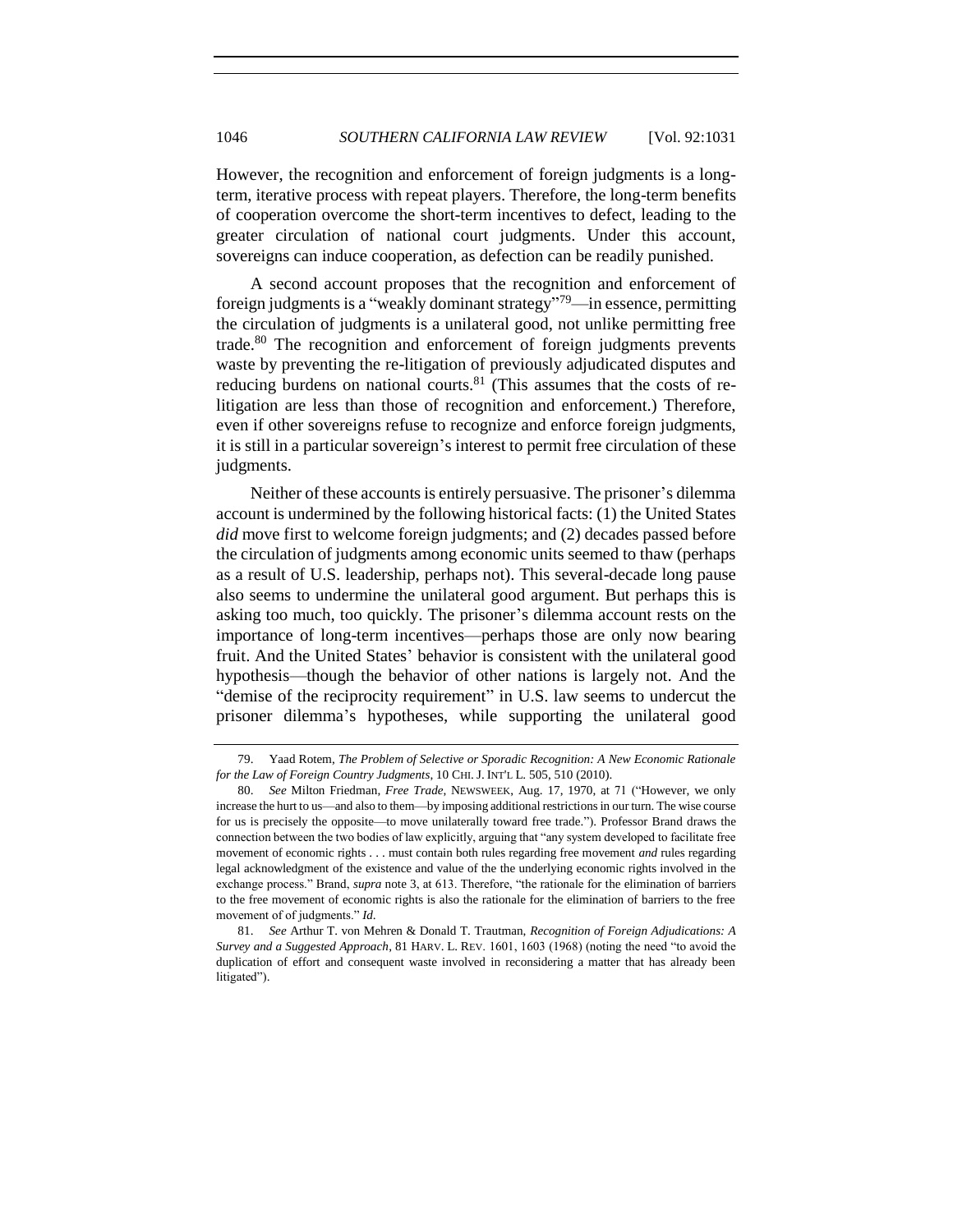2019] *CONVERGENCE AND THE CIRCULATION* 1047

argument.<sup>82</sup>

In a 2010 article, Professor Yaad Rotem offers a third theory, which focuses on the "problem of asymmetric information." <sup>83</sup> Rotem posits that a "forum would prefer that its judgments always be recognized abroad while retaining the ability to pick and choose which foreign judgments it itself recognizes." <sup>84</sup> On the other hand, the "worst-case scenario for a forum in this regard is to recognize foreign judgments but have its own judgments ignored abroad."<sup>85</sup> The difficulty arises because of limited information among sovereigns—specifically, that sovereigns are unable to assess the causes of any particular judgment of non-recognition. Therefore, a sovereign attempting to export its judgments cannot reliably determine when refusals to recognize judgments by another sovereign's courts are merely sporadic which would be acceptable, yet annoying—or a genuinely selective sorting of some types of judgments from others.

Professor Rotem's account suffers for two reasons, both related to the doctrine of judgment circulation. First, virtually all laws of judgment recognition and enforcement permit non-recognition on the ground that the incoming judgment violates the public policy of the nation where recognition is sought. Indeed, this is a genuine point of convergence among national laws on the subject. Therefore, it is broadly accepted that national law can and should have an *explicit* ground for selective non-recognition. Second, this ground is seldom used, and when it is used, it is often subject to serious criticism. Even Chinese authorities have described the public policy ground as a "very unruly horse" in the context of making the case for joining the COCA.<sup>86</sup> It is certainly possible that national courts are using other grounds for non-recognition to avoid invoking the disfavored ground of public policy. Though there is some evidence to suggest such behavior by Chinese provincial courts,<sup>87</sup> neither the practitioner nor the academic literature identify this particular sort of opportunism as a notable problem.

<span id="page-16-0"></span>Simply put, broadly convergent doctrine permits an explicit ground for selective non-recognition of foreign judgments. And national courts use the public policy exception and explicitly state when they want to be selective

<sup>82.</sup> Rotem, *supra* not[e 79,](#page-14-1) at 510.

<sup>83.</sup> *Id.*

<sup>84.</sup> *Id.* 85. *Id.* at 510–11.

<sup>86.</sup> *See* Tsang, *supra* not[e 10,](#page-3-1) at 33 (footnote omitted).

<sup>87.</sup> *See* Sapna Jhangiani, *Enforcement in China – What the Cases Show*, KLUWER ARB. BLOG (Dec. 6, 2013), http://arbitrationblog.kluwerarbitration.com/2013/12/06/enforcement-in-china-what-thecases-show.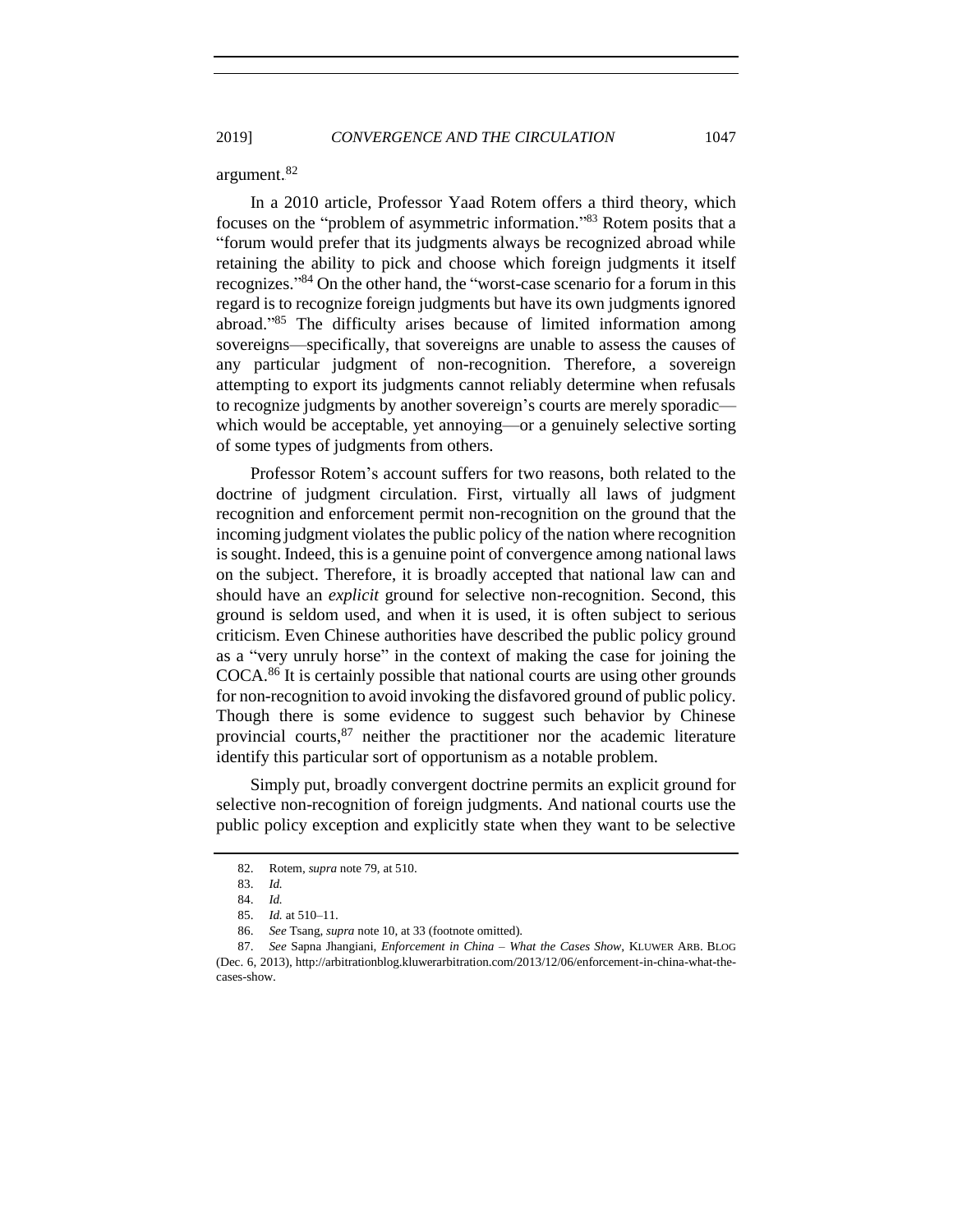about recognizing foreign judgments. If the public policy ground were to get out of hand, this would pose other problems for the circulation of judgments—but it is not a problem of asymmetric information. Professor Rotem's account does prompt the question of why the public policy exception exists and is not used more often. The answer must lie, however, in the underlying incentives to create a judgment circulation system.

## B. THE SPILLOVER EFFECT OF INTERNATIONAL ARBITRATION

China has embraced international commercial arbitration as the dominant mode of cross-border dispute resolution. China acceded to the U.N. Convention on the Recognition and Enforcement of Foreign Arbitral Awards (the "New York Convention") in 1987. The New York Convention is arguably the most successful commercial treaty in history, with over 180 contracting states. The New York Convention sets the overarching framework for international commercial arbitration, obligating contracting states to enforce arbitral agreements and to recognize and enforce arbitral awards, subject to limited and exclusive defenses.

<span id="page-17-0"></span>China has been enthusiastically supportive of international commercial arbitration for over two decades. In the 1990s, the SPC became concerned that provincial Chinese courts were being insufficiently deferential in their review of international arbitral awards and therefore not complying with China's obligations under the New York Convention.<sup>88</sup> In 1987, China acceded to the New York Convention. In 1995, the SPC announced the "Prior Reporting System," with further expansions of the program in 1998 and 2017. Under this system, there is an "automatic appeal" from any decision denying recognition. If a people's court decides to refuse recognition and enforcement of a New York Convention award, it must report the decision to the appropriate high people's court. If the high people's court approves the rejection, it must refer the decision to the Supreme People's Court. Only after approval from the Supreme People's Court can the court of first instance refuse to recognize the award. This system has had a demonstrable effect on recognition rates, and likely on liberalizing doctrine as well.<sup>89</sup> China has also liberalized its approach to selecting arbitral

<sup>88.</sup> This phenomenon is not limited to arbitral award enforcement. *See* Yun-chien Chang & Ke Xu, *Decentralized and Anomalous Interpretation of Chinese Private Law: Understanding a Bureaucratic and Political Judicial System*, 102 MINN. L. REV. 1527, 1531–32 (2018) ("Because of the political and bureaucratic court system in China, examples and instances of decentralized and anomalous interpretations are far more numerous than casual observers would expect. That is, decentralized and anomalous interpretations in China have the same root: the sociopolitical pressure on courts, often from the political branch.").

<sup>89.</sup> *See* Jhangiani, *supra* note [87.](#page-16-0)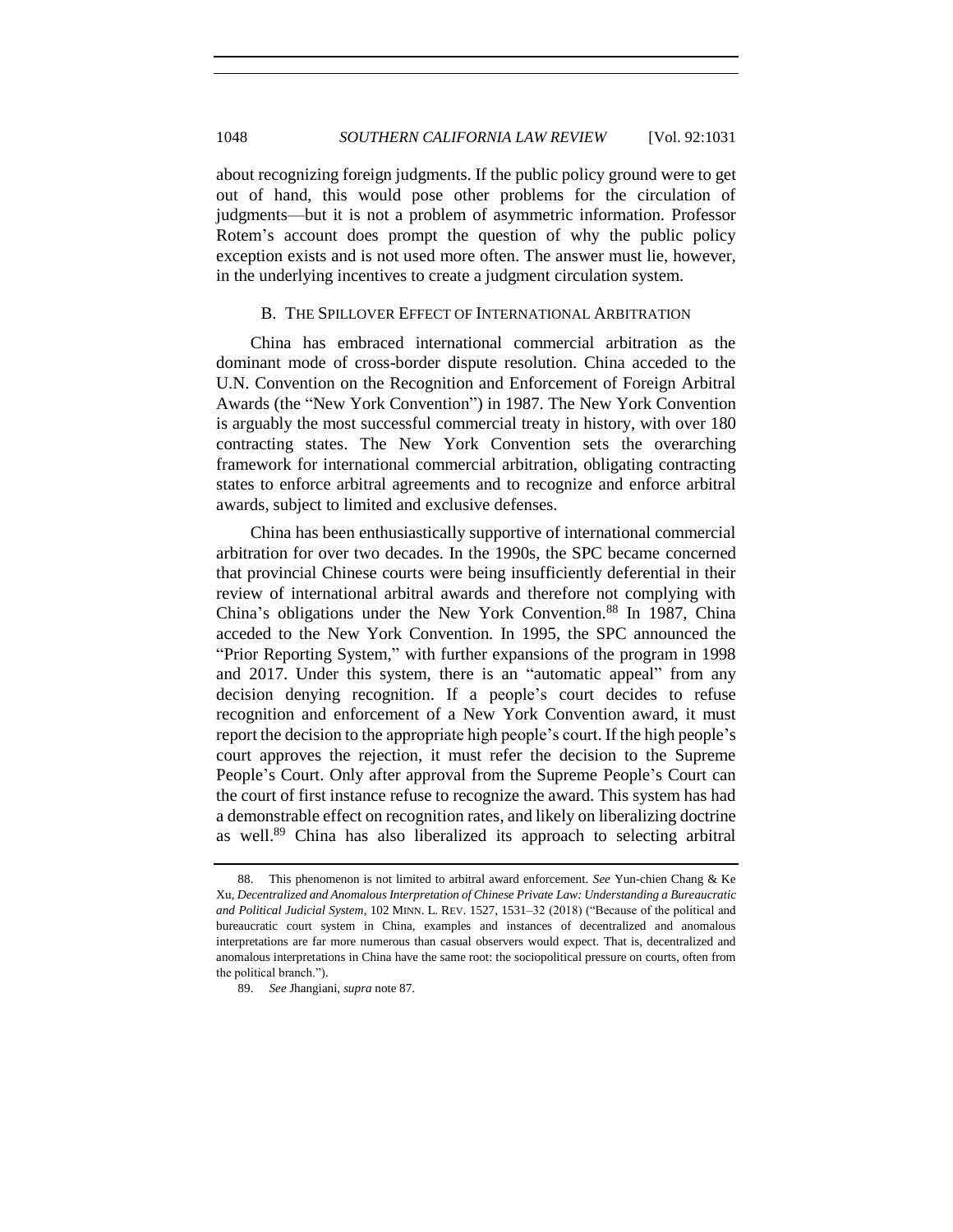institutions and procedures.

Many have described arbitration and litigation as competitors. Though this is sometimes true, it is just as often true to say that they are complements.<sup>90</sup> The system of international arbitration relies on national courts to enforce arbitration agreements, to recognize and enforce awards, and to offer interim assistance to arbitral tribunals. Even courts that have rejected an active role in international litigation—like China's until recently—have become active purveyors of international arbitration.

Arbitration is appealing to nations concerned about decisional sovereignty (or the perception of infringements on sovereignty) because it appears more denationalized. Every New York Convention arbitration must be governed by a national seat, but an award rendered in a foreign seat can still seem more palatable than a judgment rendered by a foreign court. But the difference may not be so extreme. In practice, advocates of the denationalization of arbitration equate it with subservience of national courts, which in their view ought to never (or hardly ever) question arbitral award enforcement.

Even if national courts have taken a more robust view of their review of awards, they have become competitors for the business of international commercial arbitration. China is a case in point. Shanghai has actively competed to become a major center of international commercial arbitration. New arbitration centers are being opened in Beijing and Shenzhen, reflecting regional as well as national competition for the business of international arbitration. It will come as no surprise that new international commercial courts have opened in Shenzhen and Xi'an, with another coming in Beijing.<sup>91</sup> Relevant international and domestic law reflects the close relationship between the circulation of arbitral awards and the circulation of judgments. The COCA was deliberately modeled on the New York Convention. Even earlier, there was well-documented transmission of ideas between the New York Convention, the uniform U.S. state laws on the recognition of judgments, and proposed U.S. federal law on the recognition of judgments.

The Chinese experience liberalizing arbitration law has not been without speedbumps—especially among provincial courts<sup>92</sup>—but it has largely been a success. The China International Economic and Trade Arbitration Commission (CIETAC) became the leading provider of

<sup>90.</sup> *See* Bookman, *supra* note [12](#page-3-2) (manuscript at 2) ("[M]any states conceive of different kinds of dispute resolution services as complementary offerings rather than solely as substitutes or competitors.").

<sup>91.</sup> *See* Brand, *supra* not[e 28,](#page-5-0) at 46.

<sup>92.</sup> *See* Chang & Xu, *supra* not[e 88,](#page-17-0) at 1533–34.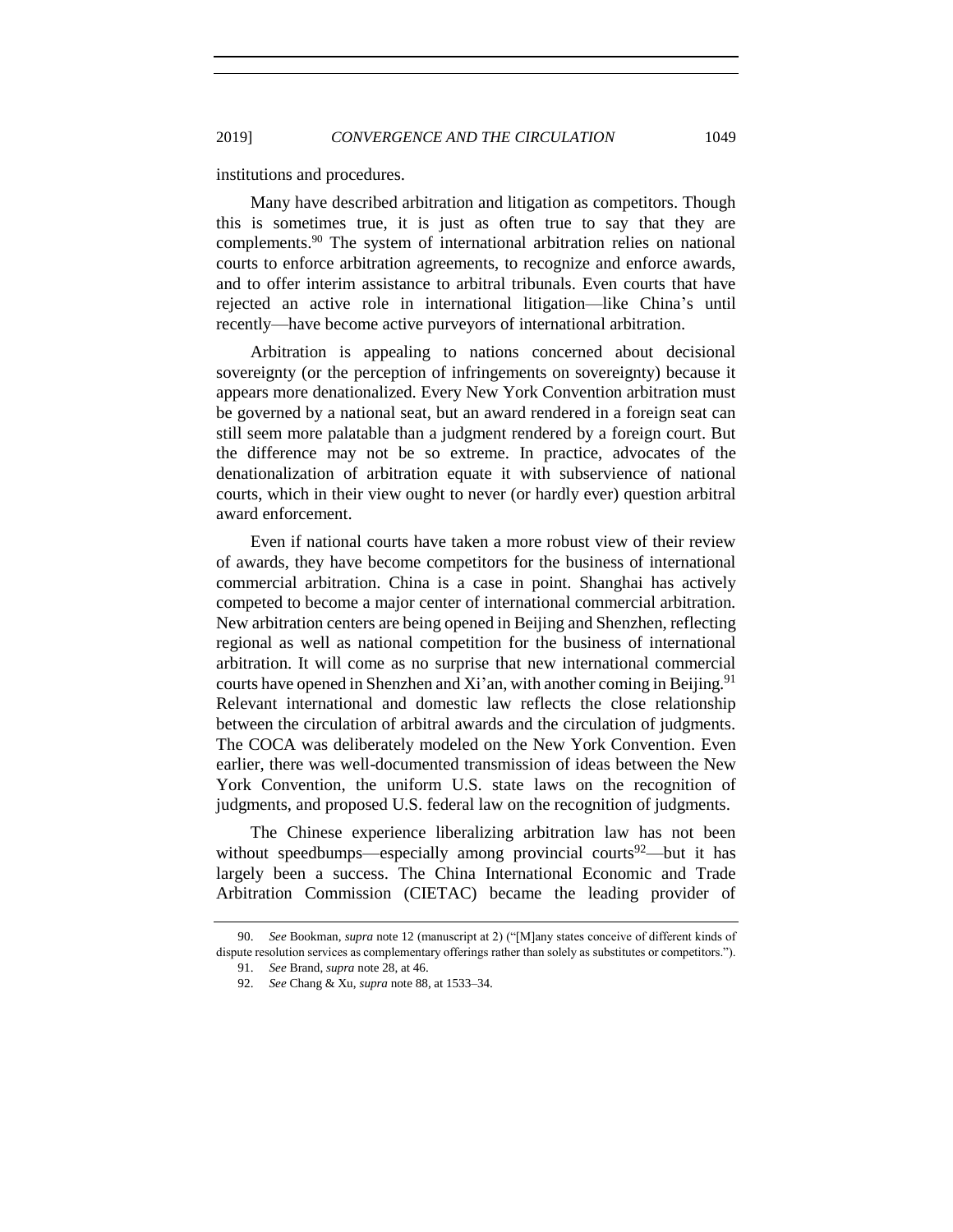international arbitration in Asia and was regarded as both reputable by foreign parties (though perhaps giving Chinese parties a certain home-court advantage) and politically acceptable to the central government. To the extent that CIETAC, headquartered in Beijing, became a dominant provider of international arbitration services, it also provided an opportunity to centralize international dispute resolution—centralization being an ongoing priority of the Xi government. However, CIETAC splintered into three arbitral bodies in 2012, effectively empowering regional authorities in Shanghai and Shenzhen.<sup>93</sup> It may well be the case that, just as international arbitration once presented an opportunity to expand economic opportunity while centralizing power,  $94$  transnational litigation in Chinese courts now presents a similar opportunity. Particularly if the same tools, such as the automatic appeal of non-recognition judgments, are used.

#### C.FREE RIDERS IN TRANSNATIONAL DISPUTE RESOLUTION

Not all sovereigns are necessarily interested in exercising decisional sovereignty. Rather, a liberal judgment recognition policy allows sovereigns to freeride on other highly sophisticated judicial systems, particularly in commercial disputes. This free-riding approach allows resource-constrained nations to enjoy the benefits of a sophisticated transnational dispute system without internalizing any of the costs of developing such a system.

The only "cost" is the reduced ability to apply local laws and norms to transnational disputes. That concern, however, is muted in commercial disputes. Sophisticated contracting parties will exercise their autonomy to select a transnational dispute mechanism, forum, and law that suits them. Therefore, any application of foreign norms and laws to domestic litigants must flow through the expressed choice of those very domestic litigants. If domestic litigants in certain industries are subject to consistent bargaining power discrepancies, national legislatures can provide prophylactic protections specific to those industries.

China is clearly not attempting to freeride—it is attempting to leverage this effect. It is telling that each statement about "opening-up" also

<sup>93.</sup> *See* Jie Zheng, *Competition Between Arbitral Institutions in China – Fighting for a Better System?*, KLUWER ARB. BLOG (Oct. 16, 2015), http://arbitrationblog.kluwerarbitration.com/2015/10/16/ competition-between-arbitral-institutions-in-china-fighting-for-a-better-system.

<sup>94.</sup> The theme of the 2014 annual plenary meetings of the Chinese Communist Party's top leadership was 法治, which can be translated as "rule of law" or "rule by law." *See* Josh Chin, *'Rule of Law' or 'Rule by Law'? In China, a Preposition Makes All the Difference*, WALL ST. J. (Oct. 20, 2014, 2:03 PM), https://blogs.wsj.com/chinarealtime/2014/10/20/rule-of-law-or-rule-by-law-in-china-apreposition-makes-all-the-difference.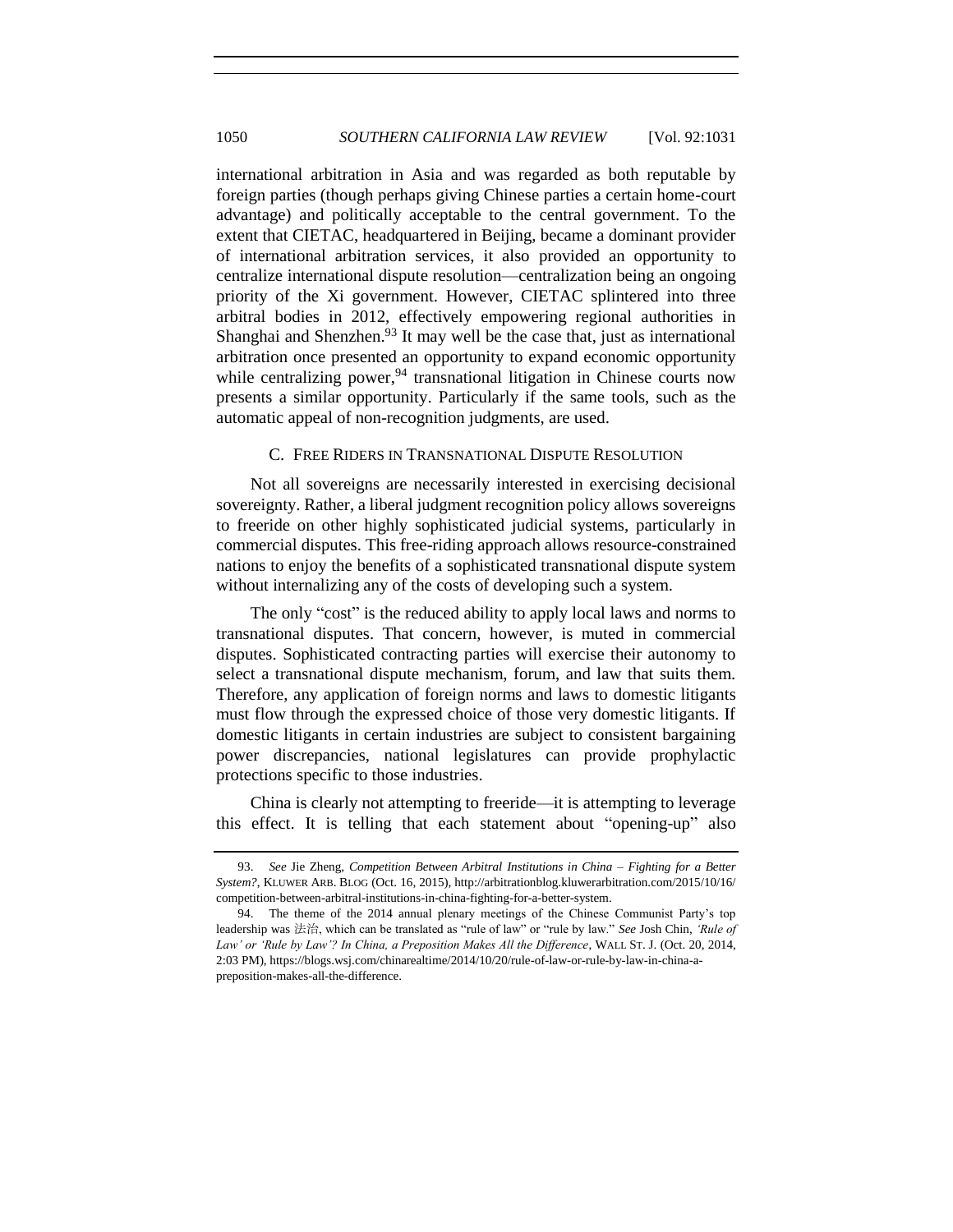emphasized the need to move away from Western-dominated modes of dispute resolution. The emphasis is on developing modes of transnational dispute resolution that reflect the norms of East and South Asia—the heart of the Belt and Road—as opposed to norms and laws imposed by the West. China is attempting to carve out a decisional "sphere of influence." It hopes that other nations on the Belt and Road will be willing to leverage the extensive benefits of commercial extraterritorial litigation, <sup>95</sup> while tolerating the imposition of Chinese, rather than Western, norms and laws. Under this account, China may care little about occasionally importing a U.S. or German judgment. To the extent that doing so burnishes the reputation of Chinese courts as exporters of commercial judgments, it may be beneficial. But China may not be competing with the Western centers of dispute resolution. Its ambition is to become the preeminent center of transnational dispute resolution within the aspirational Belt and Road economic unit.<sup>96</sup>

#### D. HETEROGENEOUS INCENTIVES

The free-riding effect is one example of a larger concern absent from the prevailing economic theories of judgment circulation: heterogeneous incentives among the players in the "recognition game." <sup>97</sup> Each of the prevailing economic approaches to understanding the circulation of judgments counterfactually assumes homogenous incentives: that all sovereigns want to export all of their judgments to all countries and to refuse to import judgments from all countries; that all countries want to import all judgments; or that all judgments want their judgments recognized abroad and will tolerate sporadic, but not selective, non-recognition.

There are more things in heaven and earth than are dreamt of in this philosophy.<sup>98</sup> There are nations that are predominantly judgment exporters or predominantly judgment importers. There are nations that are predominantly capital exporters or capital importers. These positions change over time, which explains some of the significant recent shifts in transnational dispute resolution; for example, the West is increasingly skeptical of international investment arbitration, as countries like the United States and Germany import more capital, with the strings attached that they themselves strung. Some nations, such as the United States, Great Britain,

98. With apologies to William Shakespeare. WILLIAM SHAKESPEARE, HAMLET act 1, sc. 5.

<sup>95.</sup> *See* Jens Dammann & Henry Hansmann, *Globalizing Commercial Litigation*, 94 CORNELL L. REV. 1, 1 (2008).

<sup>96.</sup> This also raises the possibility that greater circulation of judgments among economic units celebrated at the outset of this Article—may be simply the happy side-effect of attempts to promote circulation within the aspirational Belt and Road economic unit, at least as far as China is concerned.

<sup>97.</sup> Whincop, *supra* not[e 77,](#page-14-0) at 418.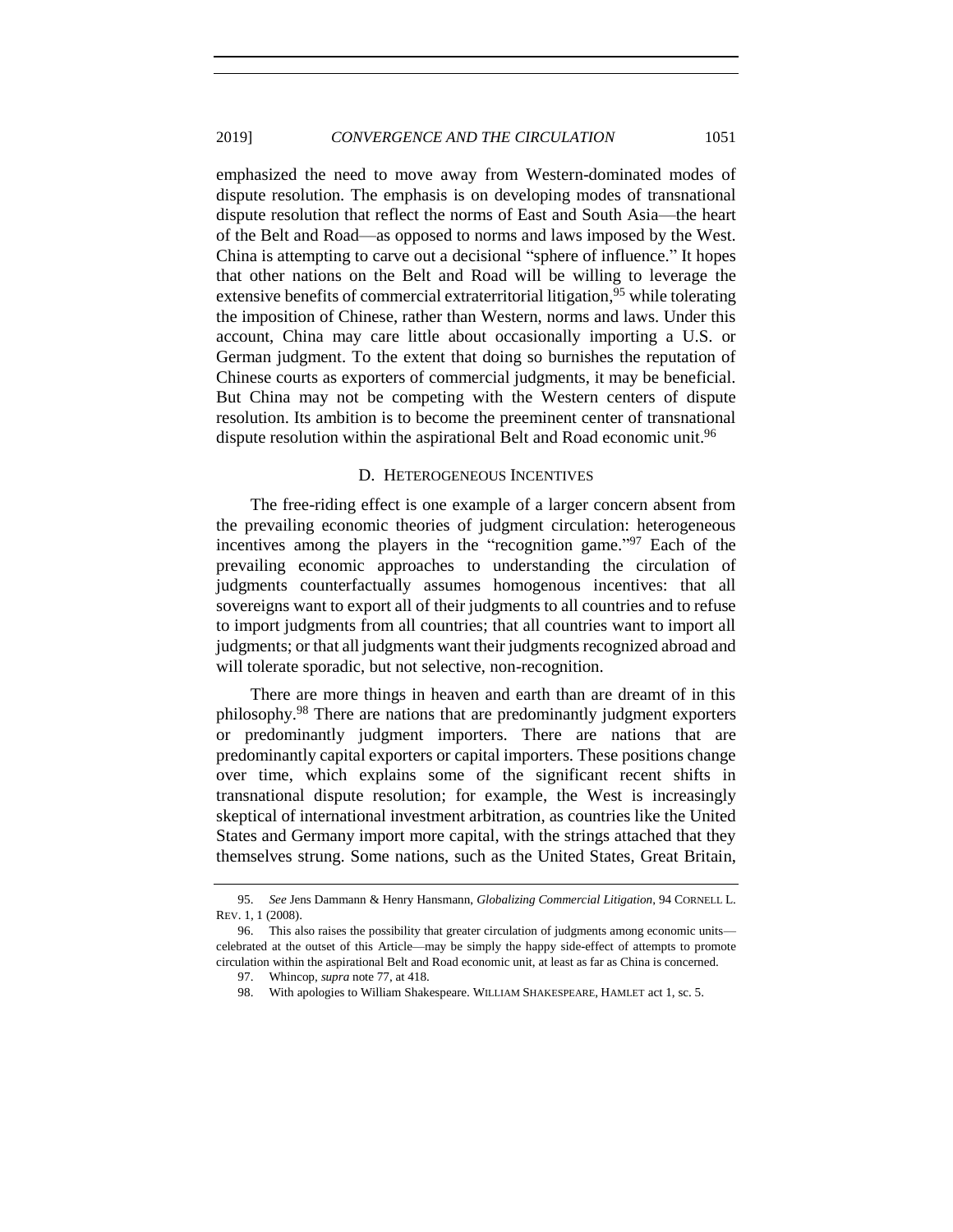and Singapore, aim to export judgments to the entire world. Some nations, such as China, may aim to export judgments only to a region. These distinctions matter in determining what strategies sovereigns will adopt in their approach to recognition of foreign judgments.

Transnational law is dictated by domestic interests. Even among countries that one might expect to have similar overall strategies, particular domestic constituencies will demand different approaches to transnational law. New York is a transnational litigation hub and the lending capital of the world. The dominance of large financial institutions drives a transnational litigation system that elevates the enforcement of financial obligations. Accordingly, exporting judgments is crucial, while importing judgments is either irrelevant or advantageous. London has been shaped as a transnational litigation hub by Britain's history as a commercial and maritime center. London's ambition is therefore to market its expertise in commercial and maritime matters to the world—accordingly, U.K. courts want badly to export judgments, but are nonetheless less welcoming to incoming judgments than their U.S. counterparts. Chinese courts exist in the context of a political-legal system responsive to the desires of the central and regional governments. It is plainly the ambition of the Xi government to establish regional economic dominance along the so-called Belt and Road. Accordingly, China's new international commercial courts may see themselves in competition with other Asian courts (and with each other) and not with New York or London at all.

Finally, the "recognition game" may be one where a player can occupy a strategy and effectively exclude others. There is only one preeminent global financial center—and therefore, only one player can adopt the appropriate strategy for circulation of judgments. China aims to be the dominant economic power in the so-called Belt and Road—only one player can adopt the transnational litigation strategy that comes with that position, if it is achieved.

#### **CONCLUSION**

Only a couple years ago, "the Chinese example" was discussed as the most prominent resistance to the growing circulation of foreign money judgments.<sup>99</sup> China now stands, for the moment, as the most prominent example of how quickly a nation can adopt a pro-recognition and

<sup>99.</sup> Béligh Elbalti, *Reciprocity and the Recognition and Enforcement of Foreign Judgments: A Lot of Bark but Not Much Bite*, 13 J. PRIV. INT'L L. 184, 201 (2017) ("One of the most restrictive reciprocity systems is the one adopted in China. . . . In other words, recognition is still refused on this basis regardless of how liberally foreign judgments are recognized and enforced in the rendering State.").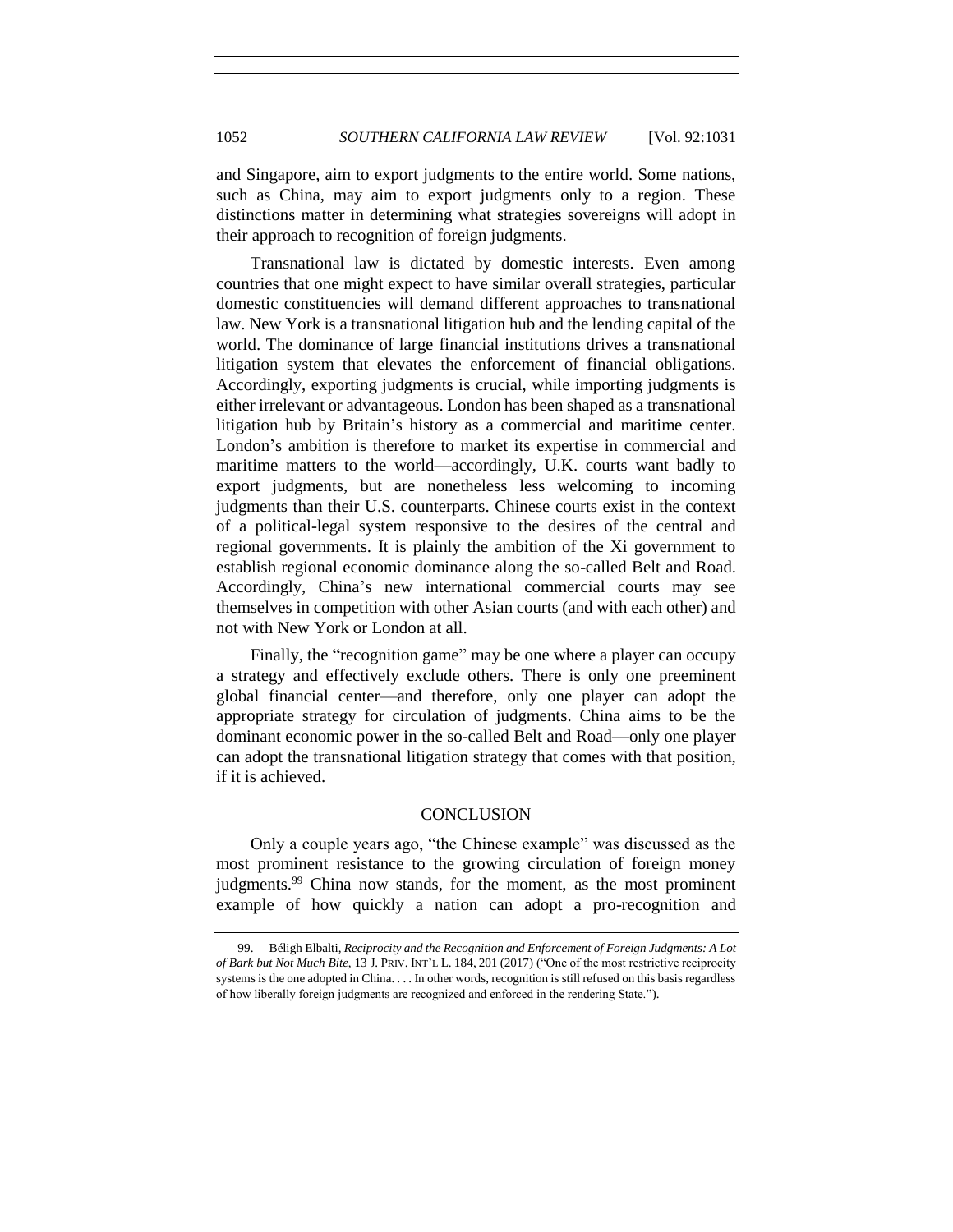enforcement policy after decades of refusal. The "Chinese example," however, prompts several questions, including what forces drove the change and whether the change will stick. Prevailing theories of competition or cooperation among nations fail to adequately explain or predict the development of the circulation of judgments. This Article has sought to offer some brief suggestions as to approaches that better reflect the behavior of nations with heterogeneous incentives and strategies, embedded in a web of transnational dispute resolution in which litigation may be just one mode among many.